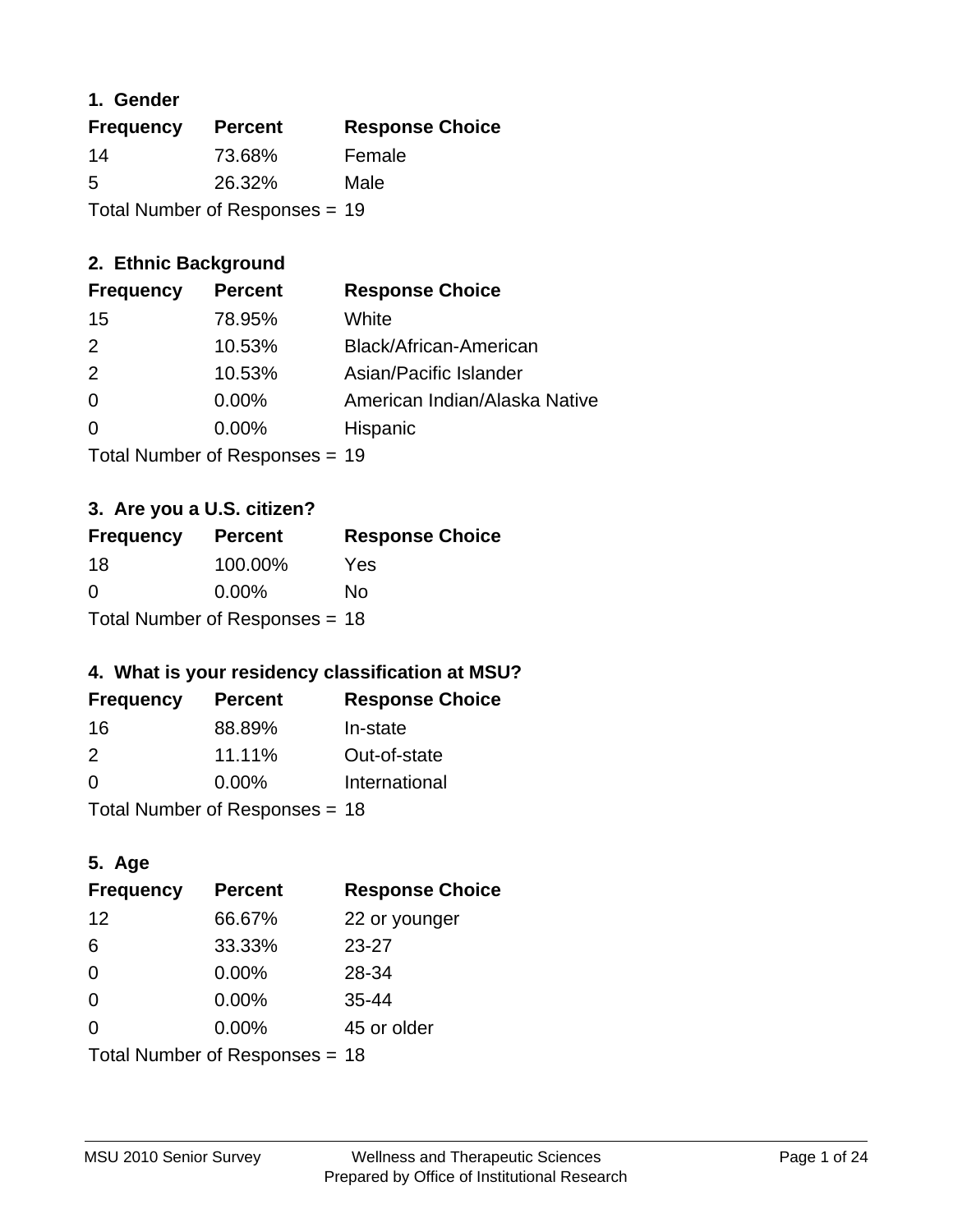**6. Has either of your parents received a bachelor's degree?**

| <b>Frequency</b>               | <b>Percent</b> | <b>Response Choice</b> |
|--------------------------------|----------------|------------------------|
| 8                              | 44.44%         | Yes                    |
| 10                             | 55.56%         | Nο                     |
| Total Number of Responses = 18 |                |                        |

## **7. Has either of your parents received a degree from Murray State?**

| <b>Frequency</b> | <b>Percent</b> | <b>Response Choice</b> |
|------------------|----------------|------------------------|
| 2                | 11.11%         | Yes                    |
| 16               | 88.89%         | No                     |

Total Number of Responses = 18

## **8. What was your original entry status to MSU?**

| <b>Frequency</b> | <b>Percent</b>                   | <b>Response Choice</b>                           |
|------------------|----------------------------------|--------------------------------------------------|
| 13               | 72.22%                           | Freshman                                         |
| 5                | 27.78%                           | Transfer from community college/technical school |
| $\Omega$         | $0.00\%$                         | Transfer from 4-yr institution                   |
|                  | $Total Number of DoEROR 20 - 40$ |                                                  |

Total Number of Responses = 18

### **9. If transfer student, how many credits were transferred?**

| <b>Frequency</b>            | <b>Percent</b> | <b>Response Choice</b> |
|-----------------------------|----------------|------------------------|
| -0                          | $0.00\%$       | 12 or fewer            |
| 0                           | $0.00\%$       | $13 - 30$              |
| 3                           | 60.00%         | $31 - 60$              |
| 2                           | 40.00%         | Over <sub>60</sub>     |
| Total Number of Desponses E |                |                        |

Total Number of Responses = 5

# **10. If transfer student, approximately what percent of your University Studies (general education) classes did you take at Murray State?**

| <b>Frequency</b>                | <b>Percent</b> | <b>Response Choice</b> |
|---------------------------------|----------------|------------------------|
| 4                               | 80.00%         | Under 25%              |
| $\Omega$                        | $0.00\%$       | 25-49%                 |
| $\Omega$                        | $0.00\%$       | 50-74%                 |
| 1                               | 20.00%         | 75-100%                |
| Total Number of Responses $= 5$ |                |                        |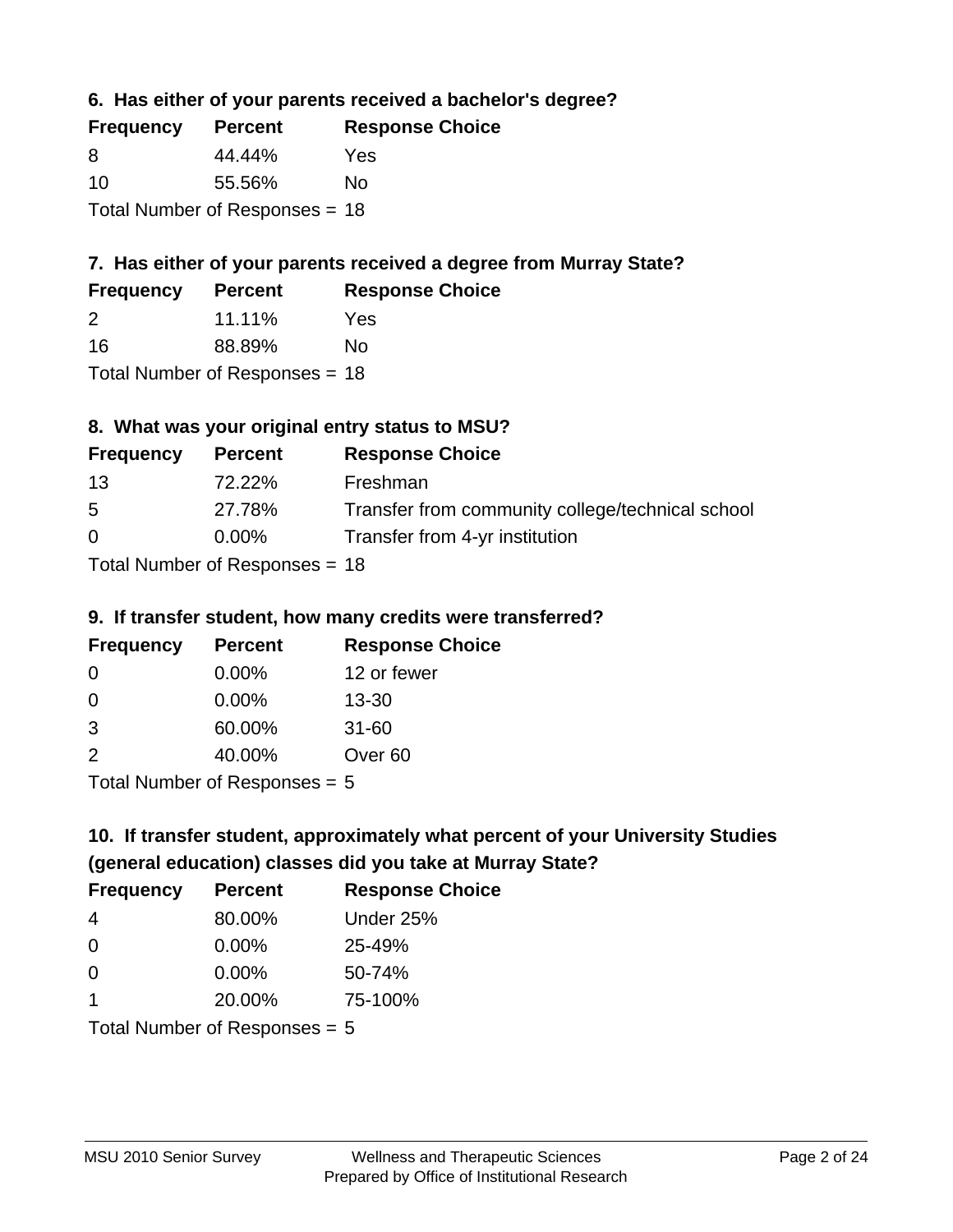### **11. What has been your attendance status at MSU?**

| <b>Frequency</b>               | <b>Percent</b> | <b>Response Choice</b>     |
|--------------------------------|----------------|----------------------------|
| 18                             | 100.00%        | <b>Primarily full-time</b> |
| 0                              | $0.00\%$       | <b>Primarily part-time</b> |
| Total Number of Responses = 18 |                |                            |

## **12. In which Residential College are you a member?**

| <b>Frequency</b> | <b>Percent</b> | <b>Response Choice</b>            |
|------------------|----------------|-----------------------------------|
| 3                | 16.67%         | Do not know                       |
|                  | 5.56%          | <b>Clark College</b>              |
| $\mathcal{P}$    | 11.11%         | <b>Elizabeth College</b>          |
|                  | 5.56%          | <b>Franklin-Springer Colleges</b> |
| 4                | 22.22%         | <b>Hart College</b>               |
|                  | 5.56%          | <b>Hester College</b>             |
|                  | 5.56%          | <b>Regents College</b>            |
|                  | 5.56%          | <b>Richmond College</b>           |
|                  | 22.22%         | <b>White College</b>              |

Total Number of Responses = 18

## **13. Have you ever received any type of Financial Aid while at MSU? (Scholarships, grants, work-study, etc.)**

| <b>Frequency</b> | <b>Percent</b>              | <b>Response Choice</b> |
|------------------|-----------------------------|------------------------|
| 16               | 88.89%                      | Yes                    |
| 2                | 11.11%                      | No.                    |
|                  | Tatal Massakan af Dagmannar |                        |

Total Number of Responses = 18

## **14. What degree are you seeking at this time?**

| <b>Frequency</b> | <b>Percent</b>                 | <b>Response Choice</b> |
|------------------|--------------------------------|------------------------|
| $\Omega$         | $0.00\%$                       | Associate              |
| 18               | 100.00%                        | <b>Baccalaureate</b>   |
|                  | Total Number of Responses = 18 |                        |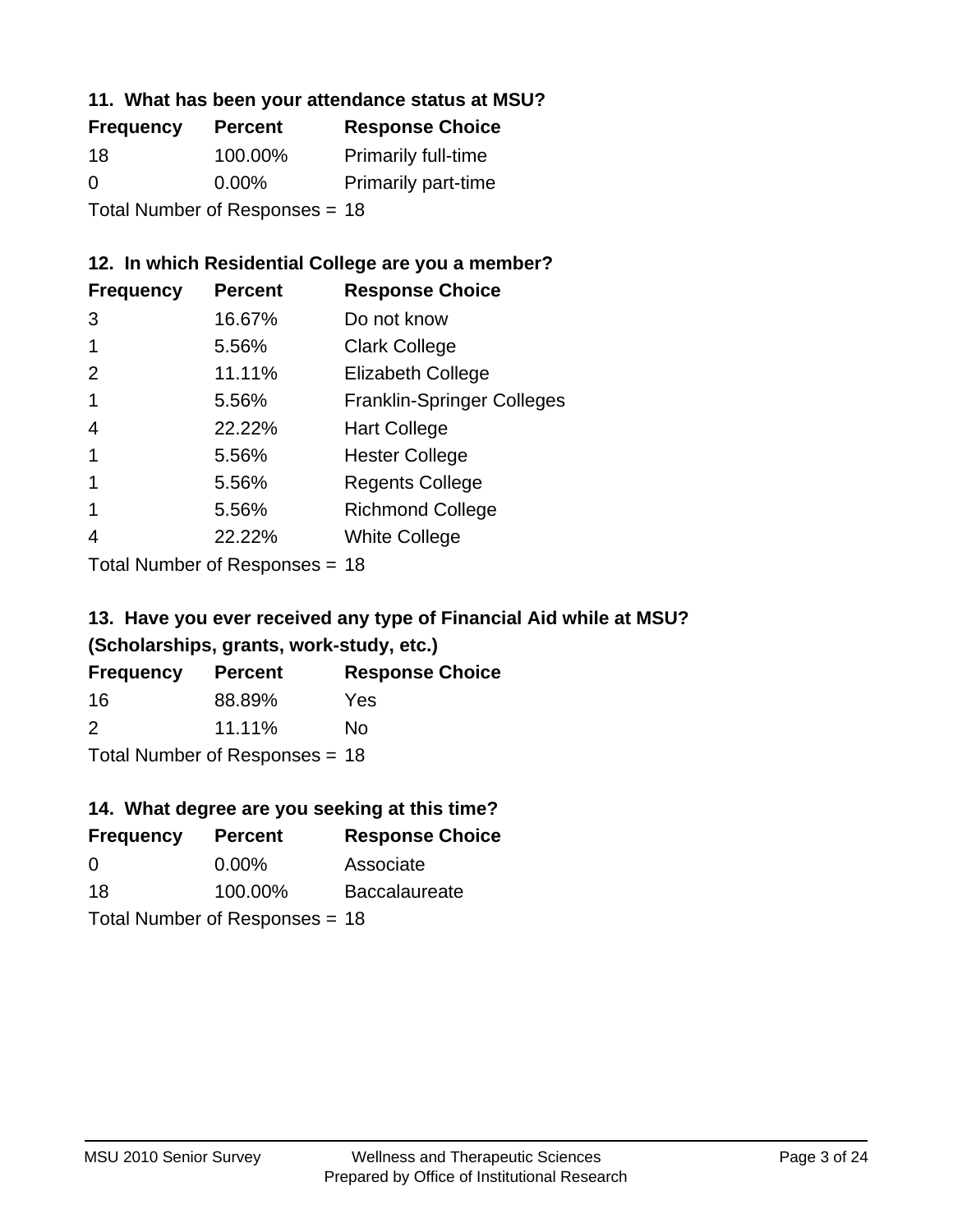**15. How many years will it take you to complete your degree from the point of your initial enrollment in college (including any time at a previous institution)?**

| <b>Frequency</b> | <b>Percent</b> | <b>Response Choice</b> |
|------------------|----------------|------------------------|
| $\Omega$         | 0.00%          | Two                    |
| 1                | 5.56%          | <b>Three</b>           |
| 9                | 50.00%         | Four                   |
| 5                | 27.78%         | Five                   |
| 2                | 11.11%         | <b>Six</b>             |
|                  | 5.56%          | More than six          |
|                  |                |                        |

Total Number of Responses = 18

### **16. In what range does your grade point average fall?**

| <b>Frequency</b> | <b>Percent</b> | <b>Response Choice</b> |
|------------------|----------------|------------------------|
|                  | 5.56%          | $2.00 - 2.50$          |
|                  | 22.22%         | $2.51 - 3.00$          |
| -5               | 27.78%         | $3.01 - 3.50$          |
| 8                | 44.44%         | $3.51 - 4.00$          |
|                  |                |                        |

Total Number of Responses = 18

## **They are used to sort the data, and do not appear in this table Questions 17 and 18 relate to department and program information.**

### **19. For what purpose did you enroll at MSU?**

| <b>Frequency</b> | <b>Percent</b>                   | <b>Response Choice</b>                    |
|------------------|----------------------------------|-------------------------------------------|
| 0                | $0.00\%$                         | To receive an associate degree            |
| 18               | 100.00%                          | To receive a baccalaureate degree         |
| 0                | $0.00\%$                         | To take a few job related courses         |
| $\Omega$         | $0.00\%$                         | To transfer to another college/university |
|                  | Total Number of Responses = $18$ |                                           |

# **20. What is the highest degree you eventually hope to receive?**

| <b>Frequency</b> | <b>Percent</b>             | <b>Response Choice</b> |
|------------------|----------------------------|------------------------|
| $\Omega$         | 0.00%                      | Associate              |
| 4                | 22.22%                     | <b>Baccalaureate</b>   |
| 9                | 50.00%                     | Graduate               |
| 5                | 27.78%                     | Professional           |
|                  | Total Number of Deepersoon |                        |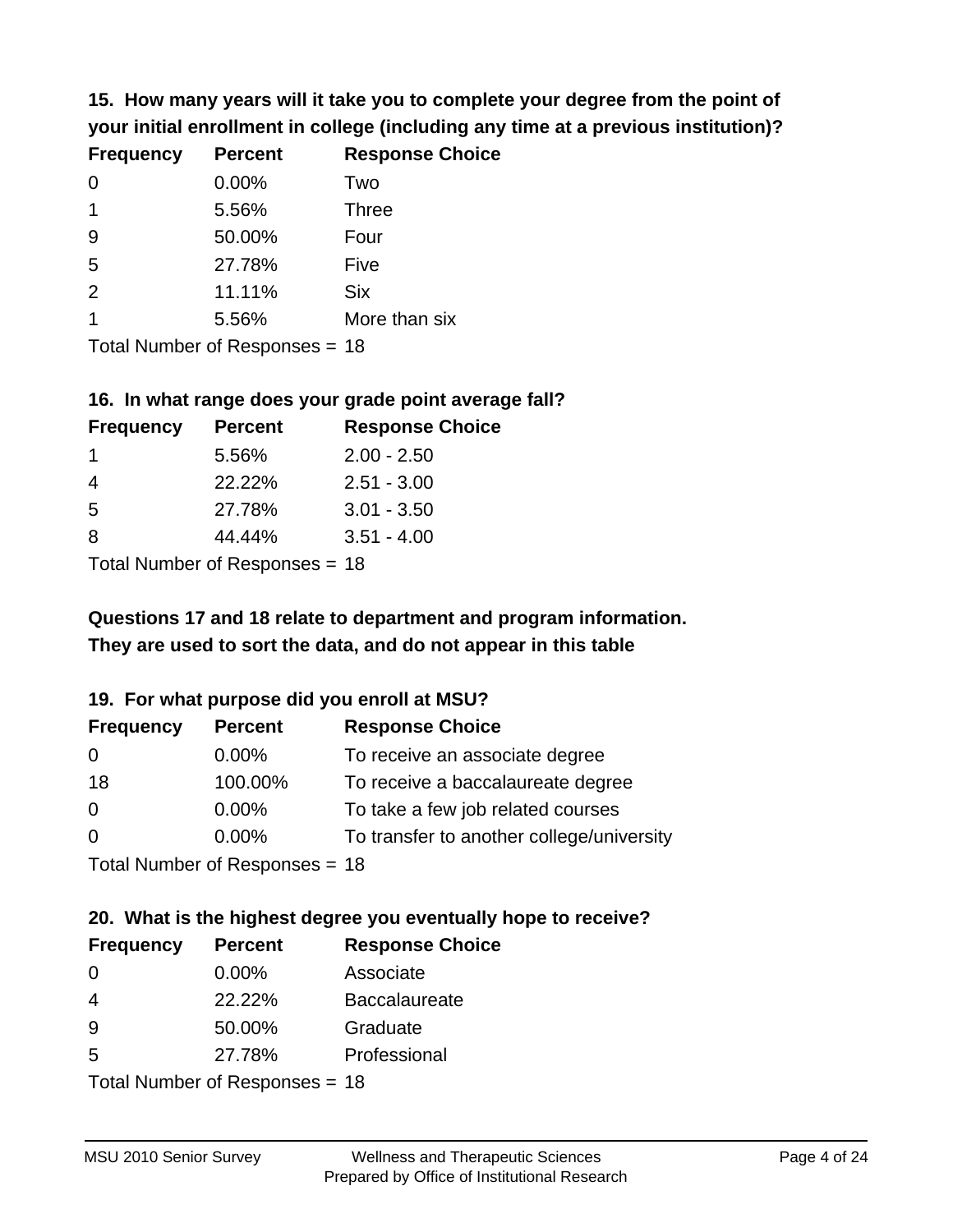## **21. Which best describes your situation?**

| <b>Frequency</b> | <b>Percent</b> | <b>Response Choice</b>               |
|------------------|----------------|--------------------------------------|
| $\prime$         | 38.89%         | Did not change major/area            |
| $\mathcal{P}$    | 11.11%         | Did not initially declare major/area |
| 9                | 50.00%         | Changed major/area                   |
|                  |                |                                      |

Total Number of Responses = 18

## **22. While school was in session during the past year, how many hours per week, on average, did you work for pay?**

| <b>Frequency</b> | <b>Percent</b> | <b>Response Choice</b> |
|------------------|----------------|------------------------|
| $\overline{4}$   | 22.22%         | Did not work           |
| 2                | 11.11%         | Worked 1-10 hrs        |
| 5                | 27.78%         | Worked 11-20 hrs       |
| 5                | 27.78%         | Worked 21-30 hrs       |
| 2                | 11.11%         | Worked 31-40 hrs       |
| 0                | 0.00%          | Worked over 40 hrs     |
|                  |                |                        |

Total Number of Responses = 18

### **23. For the most part, were classes offered at times convenient to you?**

| <b>Frequency</b>                 | <b>Percent</b> | <b>Response Choice</b> |
|----------------------------------|----------------|------------------------|
| -15                              | 83.33%         | Yes                    |
| 3                                | 16.67%         | No.                    |
| Total Number of Responses = $18$ |                |                        |

### **24. If no, what time would you have preferred?**

| <b>Frequency</b> | <b>Percent</b>                  | <b>Response Choice</b> |
|------------------|---------------------------------|------------------------|
| $\Omega$         | 0.00%                           | Late afternoon         |
| $\Omega$         | $0.00\%$                        | Evening                |
| 0                | $0.00\%$                        | Weekend                |
| 3                | 100.00%                         | During the day         |
|                  | Total Number of Responses = $3$ |                        |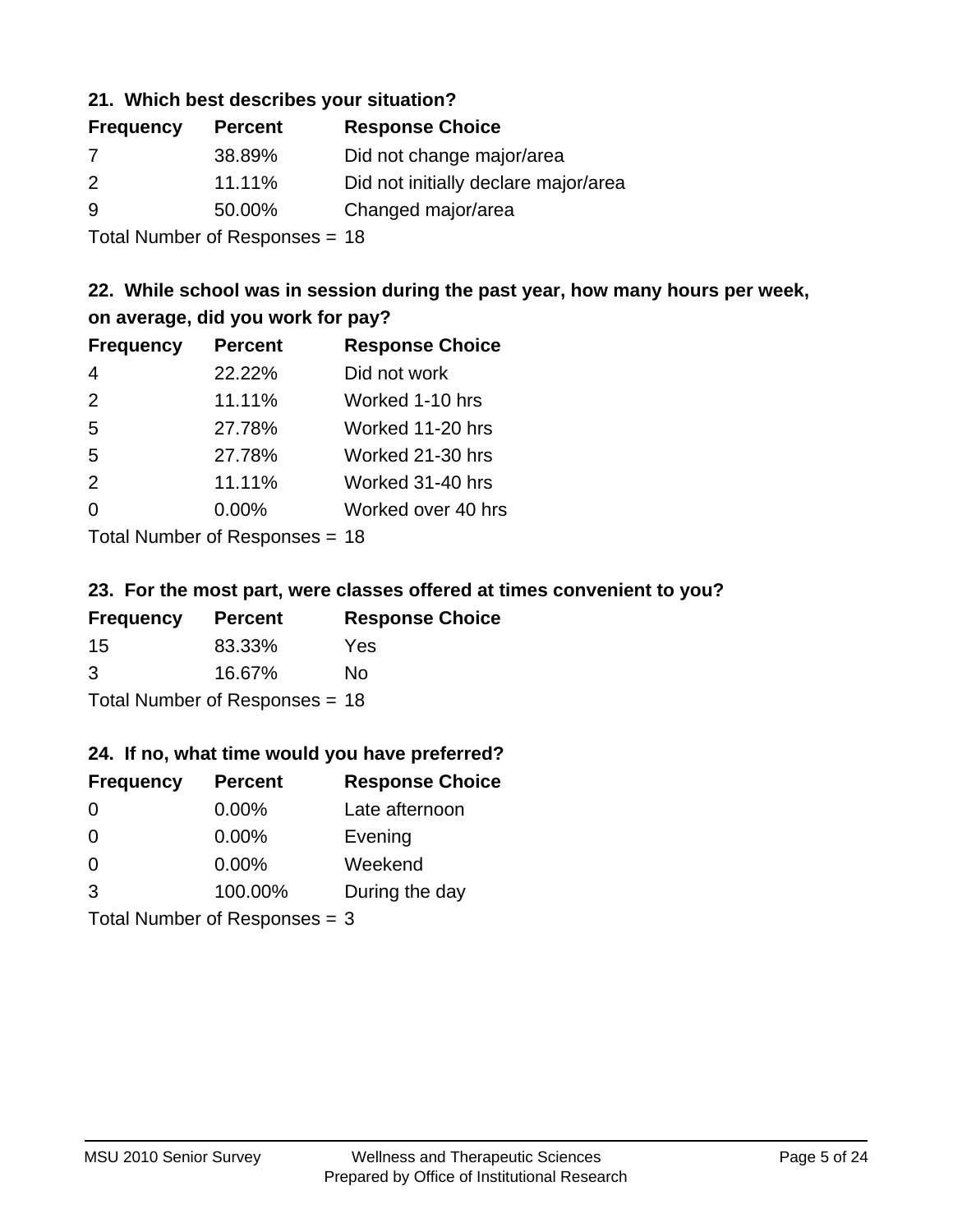# **25. Which best describes the location where you completed the majority of your**

| coursework? |
|-------------|
|-------------|

| <b>Frequency</b> | <b>Percent</b>                 | <b>Response Choice</b> |
|------------------|--------------------------------|------------------------|
| 18               | 100.00%                        | Murray                 |
| 0                | 0.00%                          | Paducah                |
| 0                | 0.00%                          | Ft. Campbell           |
| $\overline{0}$   | 0.00%                          | Madisonville           |
| 0                | 0.00%                          | Hopkinsville           |
| 0                | $0.00\%$                       | Henderson              |
| 0                | 0.00%                          | On the Internet        |
| 0                | 0.00%                          | Other                  |
|                  | Total Number of Responses = 18 |                        |

## **26. Did you take any online courses while at Murray State?**

| <b>Frequency</b> | <b>Percent</b>                 | <b>Response Choice</b> |
|------------------|--------------------------------|------------------------|
| 3                | 16.67%                         | Yes                    |
| 15               | 83.33%                         | Nο                     |
|                  | Total Number of Responses = 18 |                        |

# **27. Did it take you an extra semester or more to complete degree requirements at Murray State?**

| <b>Frequency</b>                 | <b>Percent</b> | <b>Response Choice</b> |  |
|----------------------------------|----------------|------------------------|--|
| 11                               | 61.11%         | Yes                    |  |
| 7                                | 38.89%         | No                     |  |
| Total Number of Responses = $18$ |                |                        |  |

| 28. If yes, why did it take you an extra semester or more? |                                   |                                                              |  |
|------------------------------------------------------------|-----------------------------------|--------------------------------------------------------------|--|
| <b>Frequency</b>                                           | <b>Percent</b>                    | <b>Response Choice</b>                                       |  |
| $\mathbf{1}$                                               | 9.09%                             | Work obligation limited my enrollment.                       |  |
| $\mathbf 0$                                                | $0.00\%$                          | Family obligations limited my enrollment.                    |  |
| $\mathbf 0$                                                | $0.00\%$                          | Tuition and other costs of attendance limited my enrollment. |  |
| $\overline{4}$                                             | 36.36%                            | A decision to change majors added to my requirements.        |  |
| 3                                                          | 27.27%                            | A required course or courses were not offered.               |  |
| $\mathbf{1}$                                               | 9.09%                             | Credits were lost transferring to Murray State.              |  |
| $\overline{2}$                                             | 18.18%                            | Other                                                        |  |
|                                                            | $Total$ Number of Responses $-11$ |                                                              |  |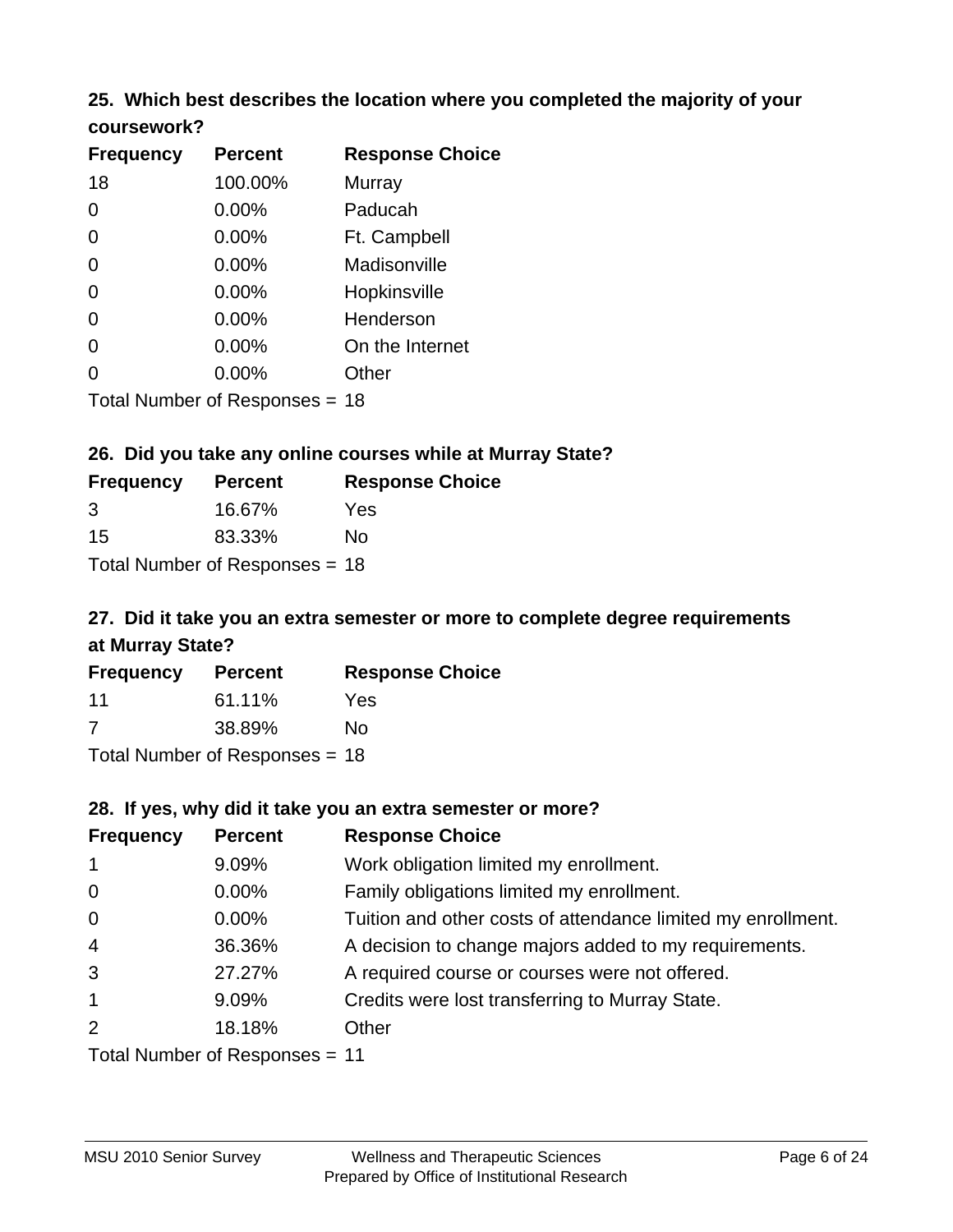## **29. Did you have trouble getting any course(s) you needed while at Murray State?**

| <b>Frequency</b>               | <b>Percent</b> | <b>Response Choice</b> |  |
|--------------------------------|----------------|------------------------|--|
| -6                             | 33.33%         | Yes                    |  |
| -12                            | 66.67%         | Nο                     |  |
| Total Number of Responses = 18 |                |                        |  |

## **30. If yes, why did you have trouble getting the course?**

| <b>Frequency</b> | <b>Percent</b> | <b>Response Choice</b>                                |
|------------------|----------------|-------------------------------------------------------|
| -5               | 83.33%         | Not offered the semester I needed it.                 |
| $\overline{0}$   | $0.00\%$       | Not offered at hours convenient to my work schedule.  |
| $\overline{1}$   | 16.67%         | Not offered at hours suitable for my school schedule. |
| $\overline{0}$   | $0.00\%$       | All course sections were closed.                      |
| $\overline{0}$   | $0.00\%$       | I was unaware of the prerequisites for the course.    |
|                  |                |                                                       |

Total Number of Responses = 6

## **31. Which statement best describes your experience with off-campus coop/internship?**

| <b>Frequency</b> | <b>Percent</b> | <b>Response Choice</b>             |
|------------------|----------------|------------------------------------|
| 11               | 61.11%         | Cannot judge, I did not have one.  |
| $\overline{4}$   | 22.22%         | My experience was very valuable.   |
| 3                | 16.67%         | My experience was valuable.        |
| $\Omega$         | 0.00%          | My experience was of little value. |
| $\Omega$         | 0.00%          | My experience was of no value.     |
|                  |                |                                    |

Total Number of Responses = 18

# **32. Which statement best describes your experience with on-campus faculty-directed research, scholarly, or creative project?**

| <b>Frequency</b> | <b>Percent</b>              | <b>Response Choice</b>             |
|------------------|-----------------------------|------------------------------------|
| 10               | 55.56%                      | Cannot judge; I did not have one.  |
| 3                | 16.67%                      | My experience was very valuable.   |
| 5                | 27.78%                      | My experience was valuable.        |
| $\Omega$         | $0.00\%$                    | My experience was of little value. |
| $\Omega$         | 0.00%                       | My experience was of no value.     |
|                  | Tatal Mussakan af Danmarana |                                    |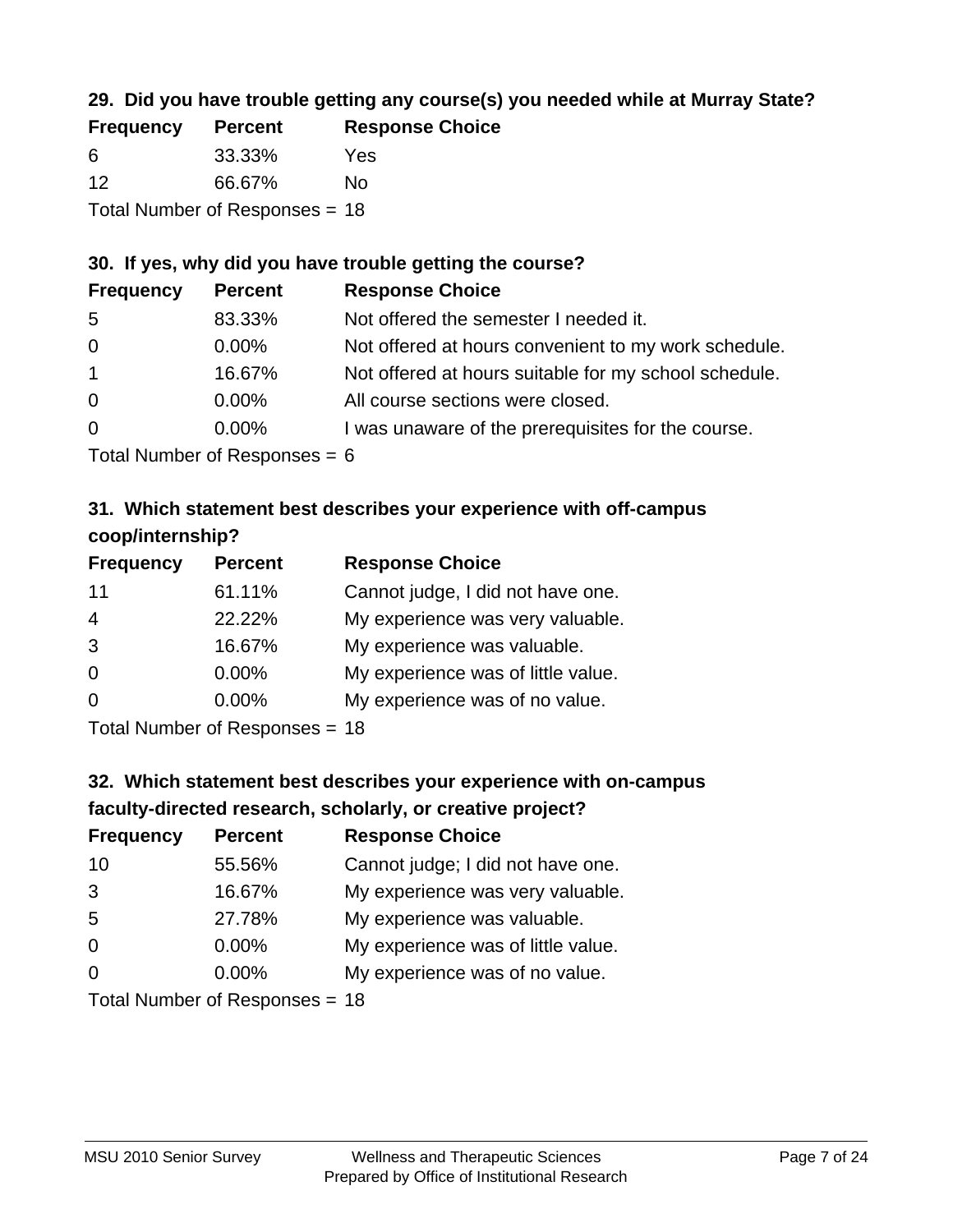#### **33. Which statement best describes your experience with academic advising in your major/area?**

| $\mathbf{u}$ yvu $\mathbf{u}$ yvu $\mathbf{v}$ |                |                                                       |
|------------------------------------------------|----------------|-------------------------------------------------------|
| <b>Frequency</b>                               | <b>Percent</b> | <b>Response Choice</b>                                |
| 0                                              | $0.00\%$       | Cannot judge; I did not make use of the opportunity.  |
| 17                                             | 94.44%         | I was satisfied with information my adviser provided. |
| $\mathbf{1}$                                   | 5.56%          | Advice was inaccurate, incomplete, or misleading.     |
| $\overline{0}$                                 | $0.00\%$       | My adviser was not available.                         |
|                                                |                |                                                       |

Total Number of Responses = 18

## **For questions 34-48, indicate the extent to which you were satisfied.**

| 34. Class size relative to type of course |
|-------------------------------------------|
|-------------------------------------------|

| <b>Frequency</b>               | <b>Percent</b> | <b>Response Choice</b> |  |
|--------------------------------|----------------|------------------------|--|
| 13                             | 72.22%         | Very satisfied         |  |
| -5                             | 27.78%         | Satisfied              |  |
| $\Omega$                       | 0.00%          | <b>Dissatisfied</b>    |  |
| $\Omega$                       | $0.00\%$       | Very dissatisfied      |  |
| Total Number of Reconnege - 18 |                |                        |  |

Total Number of Responses = 18

### **35. Out-of-class availability of faculty**

| <b>Frequency</b> | <b>Percent</b>            | <b>Response Choice</b> |
|------------------|---------------------------|------------------------|
| 4                | 22.22%                    | Very satisfied         |
| 13               | 72.22%                    | Satisfied              |
| 1                | 5.56%                     | <b>Dissatisfied</b>    |
| $\Omega$         | 0.00%                     | Very dissatisfied      |
|                  | Total Number of Desponses |                        |

Total Number of Responses = 18

### **36. Effectiveness of your high school preparation for college work**

| <b>Frequency</b>            | <b>Percent</b> | <b>Response Choice</b> |
|-----------------------------|----------------|------------------------|
| 4                           | 22.22%         | Very satisfied         |
| 9                           | 50.00%         | Satisfied              |
| 3                           | 16.67%         | <b>Dissatisfied</b>    |
| $\mathcal{P}$               | 11.11%         | Very dissatisfied      |
| Tatal Manuala and Dannanana |                |                        |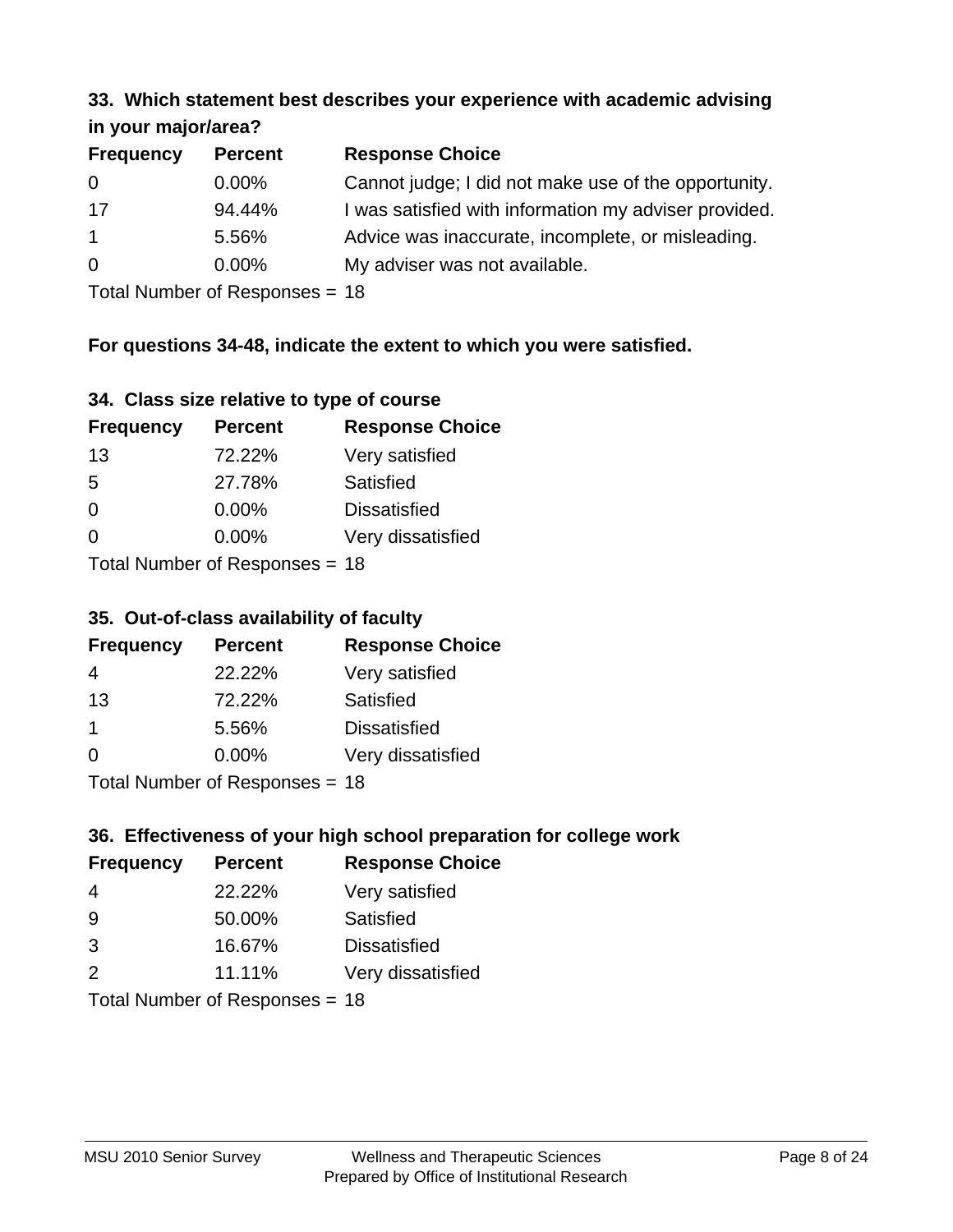## **37. Fairness of faculty in their treatment of individual students**

| <b>Frequency</b> | <b>Percent</b> | <b>Response Choice</b> |
|------------------|----------------|------------------------|
| 3                | 16.67%         | Very satisfied         |
| 13               | 72.22%         | Satisfied              |
| $\mathcal{P}$    | 11.11%         | <b>Dissatisfied</b>    |
| $\Omega$         | $0.00\%$       | Very dissatisfied      |
|                  |                |                        |

Total Number of Responses = 18

### **38. Overall quality of instruction at Murray State**

| <b>Frequency</b> | <b>Percent</b> | <b>Response Choice</b> |
|------------------|----------------|------------------------|
| 4                | 22.22%         | Very satisfied         |
| 12               | 66.67%         | Satisfied              |
|                  | 5.56%          | <b>Dissatisfied</b>    |
|                  | 5.56%          | Very dissatisfied      |
|                  |                |                        |

Total Number of Responses = 18

## **39. Quality of instruction in University Studies (General Education) courses**

| <b>Frequency</b> | <b>Percent</b>            | <b>Response Choice</b> |
|------------------|---------------------------|------------------------|
| 3                | 16.67%                    | Very satisfied         |
| 14               | 77.78%                    | Satisfied              |
| -1               | 5.56%                     | <b>Dissatisfied</b>    |
| $\Omega$         | 0.00%                     | Very dissatisfied      |
|                  | Total Number of Desponses |                        |

Total Number of Responses = 18

### **40. Quality of instruction in your major**

| <b>Frequency</b> | <b>Percent</b>                 | <b>Response Choice</b> |
|------------------|--------------------------------|------------------------|
| -7               | 38.89%                         | Very satisfied         |
| 10               | 55.56%                         | Satisfied              |
| $\mathbf 1$      | 5.56%                          | <b>Dissatisfied</b>    |
| $\Omega$         | $0.00\%$                       | Very dissatisfied      |
|                  | Total Number of Responses = 18 |                        |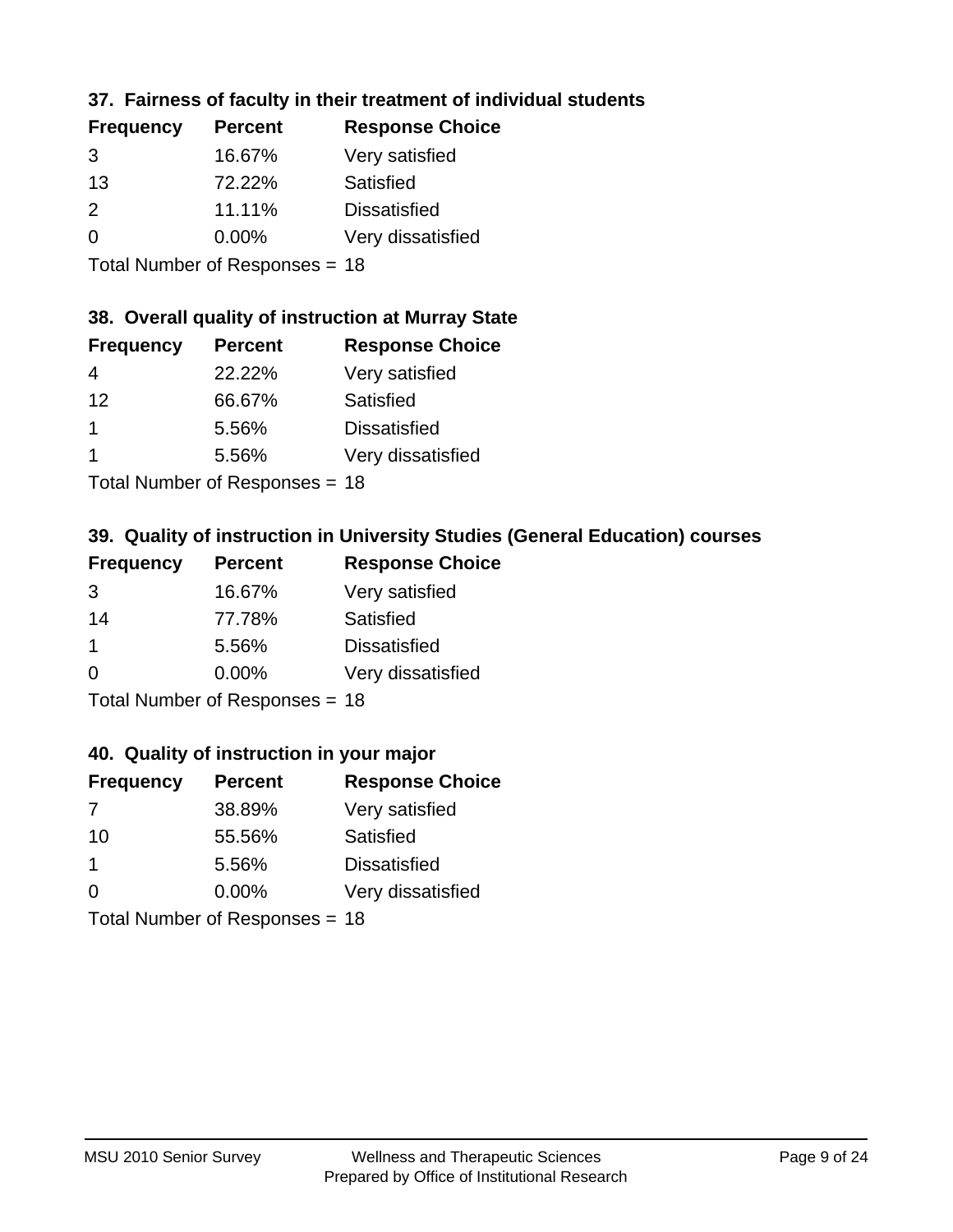## **41. Clarity of program objectives in your major**

| <b>Frequency</b> | <b>Percent</b> | <b>Response Choice</b> |
|------------------|----------------|------------------------|
| 8                | 44.44%         | Very satisfied         |
| 10               | 55.56%         | Satisfied              |
| 0                | 0.00%          | <b>Dissatisfied</b>    |
| ∩                | 0.00%          | Very dissatisfied      |
|                  |                |                        |

Total Number of Responses = 18

### **42. Intellectual challenge of the academic program**

| <b>Frequency</b> | <b>Percent</b> | <b>Response Choice</b> |
|------------------|----------------|------------------------|
| .5               | 27.78%         | Very satisfied         |
| 12               | 66.67%         | Satisfied              |
|                  | 5.56%          | <b>Dissatisfied</b>    |
| $\Omega$         | 0.00%          | Very dissatisfied      |
|                  |                |                        |

Total Number of Responses = 18

## **43. Encouragement and information from your major department for employment after graduation**

| <b>Frequency</b>     | <b>Percent</b> | <b>Response Choice</b> |
|----------------------|----------------|------------------------|
| 4                    | 22.22%         | Very satisfied         |
| 9                    | 50.00%         | Satisfied              |
| $\overline{4}$       | 22.22%         | <b>Dissatisfied</b>    |
| $\blacktriangleleft$ | 5.56%          | Very dissatisfied      |
|                      |                |                        |

Total Number of Responses = 18

## **44. Availability of opportunities to engage in a faculty-mentored research,**

### **scholarly, or creative project in your area of study/interest**

| <b>Frequency</b> | <b>Percent</b> | <b>Response Choice</b> |
|------------------|----------------|------------------------|
| 4                | 22.22%         | Very satisfied         |
| 8                | 44.44%         | Satisfied              |
| 6                | 33.33%         | <b>Dissatisfied</b>    |
| $\Omega$         | 0.00%          | Very dissatisfied      |
|                  |                |                        |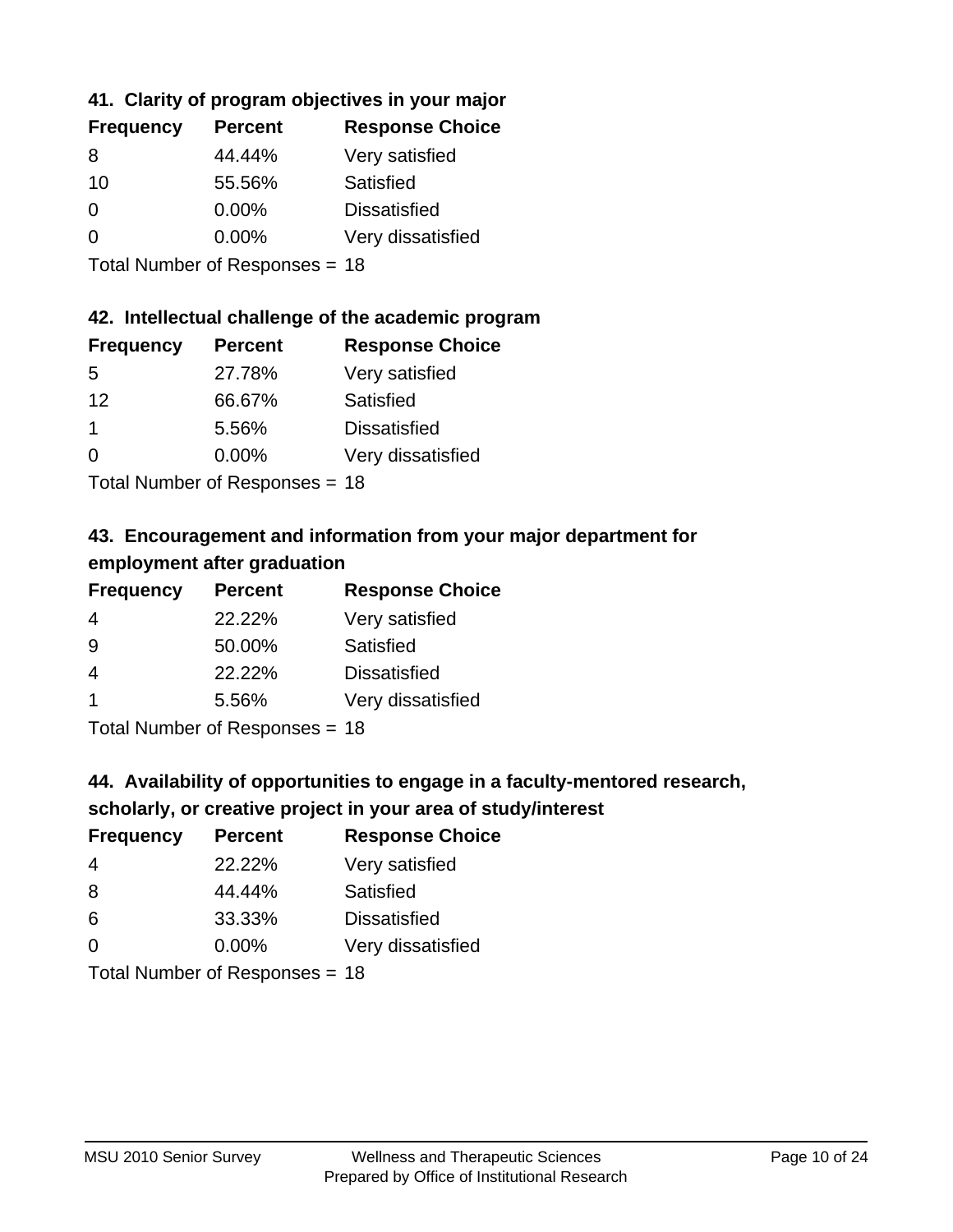### **45. Library hours**

| <b>Frequency</b> | <b>Percent</b> | <b>Response Choice</b> |
|------------------|----------------|------------------------|
| 5                | 27.78%         | Very satisfied         |
| 9                | 50.00%         | Satisfied              |
| $\mathcal{P}$    | 11.11%         | <b>Dissatisfied</b>    |
| $\mathcal{P}$    | 11.11%         | Very dissatisfied      |
|                  |                |                        |

Total Number of Responses = 18

## **46. Effectiveness of library personnel in meeting your information needs**

| <b>Frequency</b> | <b>Percent</b> | <b>Response Choice</b> |
|------------------|----------------|------------------------|
| 4                | 22.22%         | Very satisfied         |
| 10               | 55.56%         | Satisfied              |
| 4                | 22.22%         | <b>Dissatisfied</b>    |
| $\Omega$         | $0.00\%$       | Very dissatisfied      |
|                  |                |                        |

Total Number of Responses = 18

### **47. Access to library resources on hand**

| <b>Frequency</b> | <b>Percent</b>            | <b>Response Choice</b> |
|------------------|---------------------------|------------------------|
| 4                | 22.22%                    | Very satisfied         |
| 12               | 66.67%                    | Satisfied              |
| $\mathbf 1$      | 5.56%                     | <b>Dissatisfied</b>    |
|                  | 5.56%                     | Very dissatisfied      |
|                  | Total Number of Deepersee |                        |

Total Number of Responses = 18

### **48. Electronic access to library resources**

| <b>Frequency</b> | <b>Percent</b>                 | <b>Response Choice</b> |
|------------------|--------------------------------|------------------------|
| 6                | 33.33%                         | Very satisfied         |
| 11               | 61.11%                         | Satisfied              |
| $\Omega$         | $0.00\%$                       | <b>Dissatisfied</b>    |
| -1               | 5.56%                          | Very dissatisfied      |
|                  | Total Number of Responses = 18 |                        |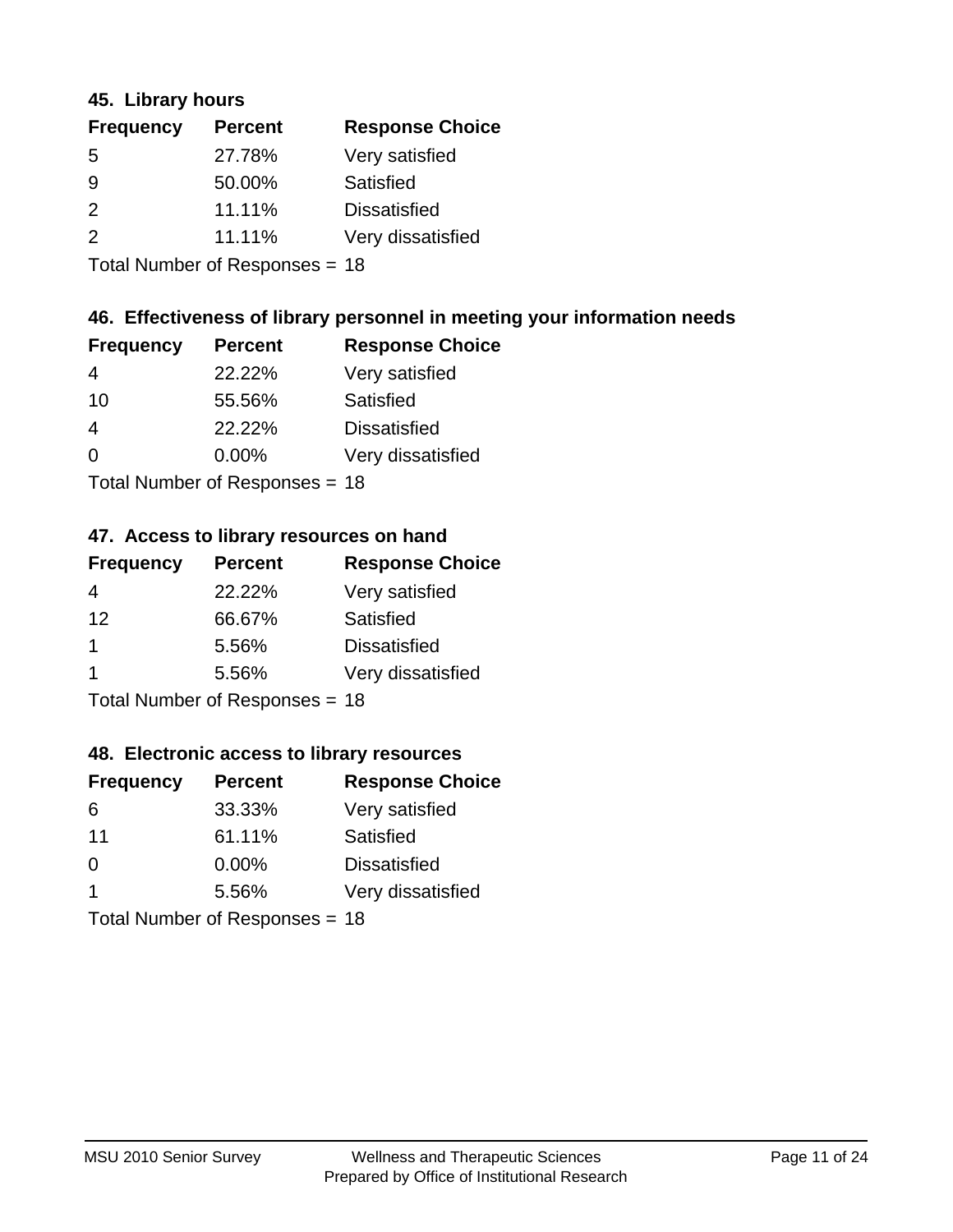**was in helping you achieve these goals. For questions 49-55, please indicate how effective University Studies at MSU** 

## **49. Writing Skills**

| <b>Frequency</b> | <b>Percent</b>                 | <b>Response Choice</b> |
|------------------|--------------------------------|------------------------|
| 3                | 16.67%                         | Very effective         |
| 11               | 61.11%                         | Effective              |
| 4                | 22.22%                         | Ineffective            |
| $\Omega$         | $0.00\%$                       | Very ineffective       |
|                  | Total Number of Responses = 18 |                        |

## **50. Speaking Skills**

| <b>Frequency</b>               | <b>Percent</b> | <b>Response Choice</b> |
|--------------------------------|----------------|------------------------|
| -5                             | 27.78%         | Very effective         |
| 9                              | 50.00%         | Effective              |
| 4                              | 22.22%         | Ineffective            |
| $\Omega$                       | 0.00%          | Very ineffective       |
| Total Number of Poenonces - 18 |                |                        |

Total Number of Responses = 18

### **51. Critical Thinking Skills**

| <b>Frequency</b> | <b>Percent</b>                  | <b>Response Choice</b> |
|------------------|---------------------------------|------------------------|
| 4                | 22.22%                          | Very effective         |
| 10               | 55.56%                          | Effective              |
| 4                | 22.22%                          | Ineffective            |
| $\Omega$         | 0.00%                           | Very ineffective       |
|                  | $Total$ Number of Despasses $-$ |                        |

Total Number of Responses = 18

## **52. Computer Technology**

| <b>Frequency</b> | <b>Percent</b>                 | <b>Response Choice</b> |
|------------------|--------------------------------|------------------------|
| $\mathcal{P}$    | 11.11%                         | Very effective         |
| 12               | 66.67%                         | Effective              |
| $\overline{4}$   | 22.22%                         | Ineffective            |
| $\Omega$         | $0.00\%$                       | Very ineffective       |
|                  | Total Number of Responses = 18 |                        |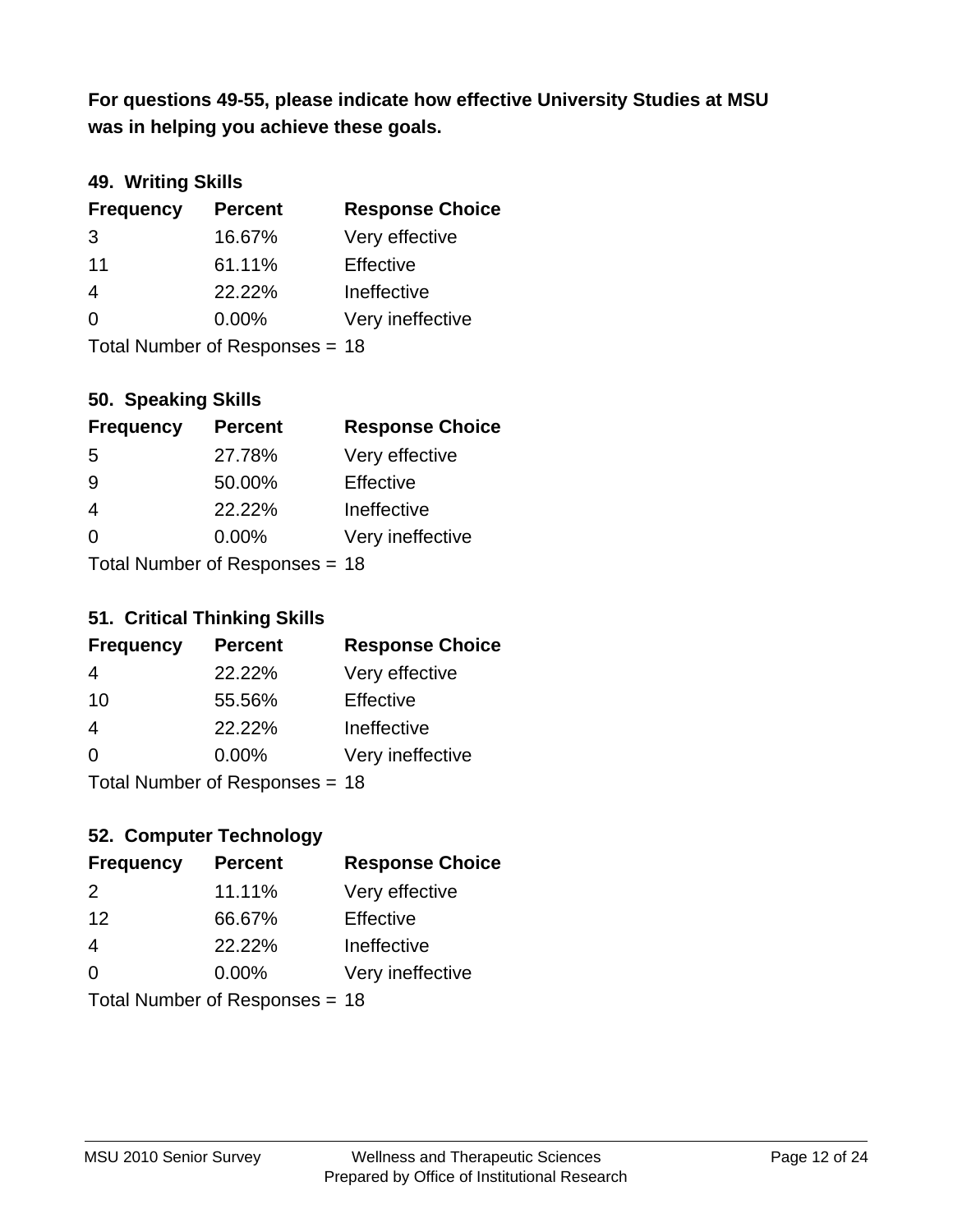## **53. General Knowledge in the liberal arts and sciences**

| <b>Frequency</b> | <b>Percent</b> | <b>Response Choice</b> |
|------------------|----------------|------------------------|
| 1                | 5.56%          | Very effective         |
| 15               | 83.33%         | Effective              |
| $\mathcal{P}$    | 11.11%         | Ineffective            |
| $\Omega$         | 0.00%          | Very ineffective       |
|                  |                |                        |

Total Number of Responses = 18

### **54. International Perspectives**

| <b>Frequency</b> | <b>Percent</b> | <b>Response Choice</b> |
|------------------|----------------|------------------------|
| 1.               | 5.56%          | Very effective         |
| 10               | 55.56%         | Effective              |
| 7                | 38.89%         | Ineffective            |
| $\Omega$         | 0.00%          | Very ineffective       |
|                  |                |                        |

Total Number of Responses = 18

## **55. Stimulation of interest in areas outside your chosen field of study**

| <b>Frequency</b>               | <b>Percent</b> | <b>Response Choice</b> |
|--------------------------------|----------------|------------------------|
| 3                              | 16.67%         | Very effective         |
| 12                             | 66.67%         | Effective              |
| 2                              | 11.11%         | Ineffective            |
| $\overline{\mathbf{1}}$        | 5.56%          | Very ineffective       |
| Total Number of Responses = 18 |                |                        |

**For questions 56-83, please indicate how satisfactorily the following met your needs**

#### **56. African-American Student Services**

| <b>Frequency</b> | <b>Percent</b>                 | <b>Response Choice</b> |
|------------------|--------------------------------|------------------------|
| 17               | 94.44%                         | Did not use            |
| $\mathbf 1$      | 5.56%                          | Very satisfied         |
| 0                | 0.00%                          | Satisfied              |
| 0                | $0.00\%$                       | <b>Dissatisfied</b>    |
| $\Omega$         | $0.00\%$                       | Very dissatisfied      |
|                  | Total Number of Responses = 18 |                        |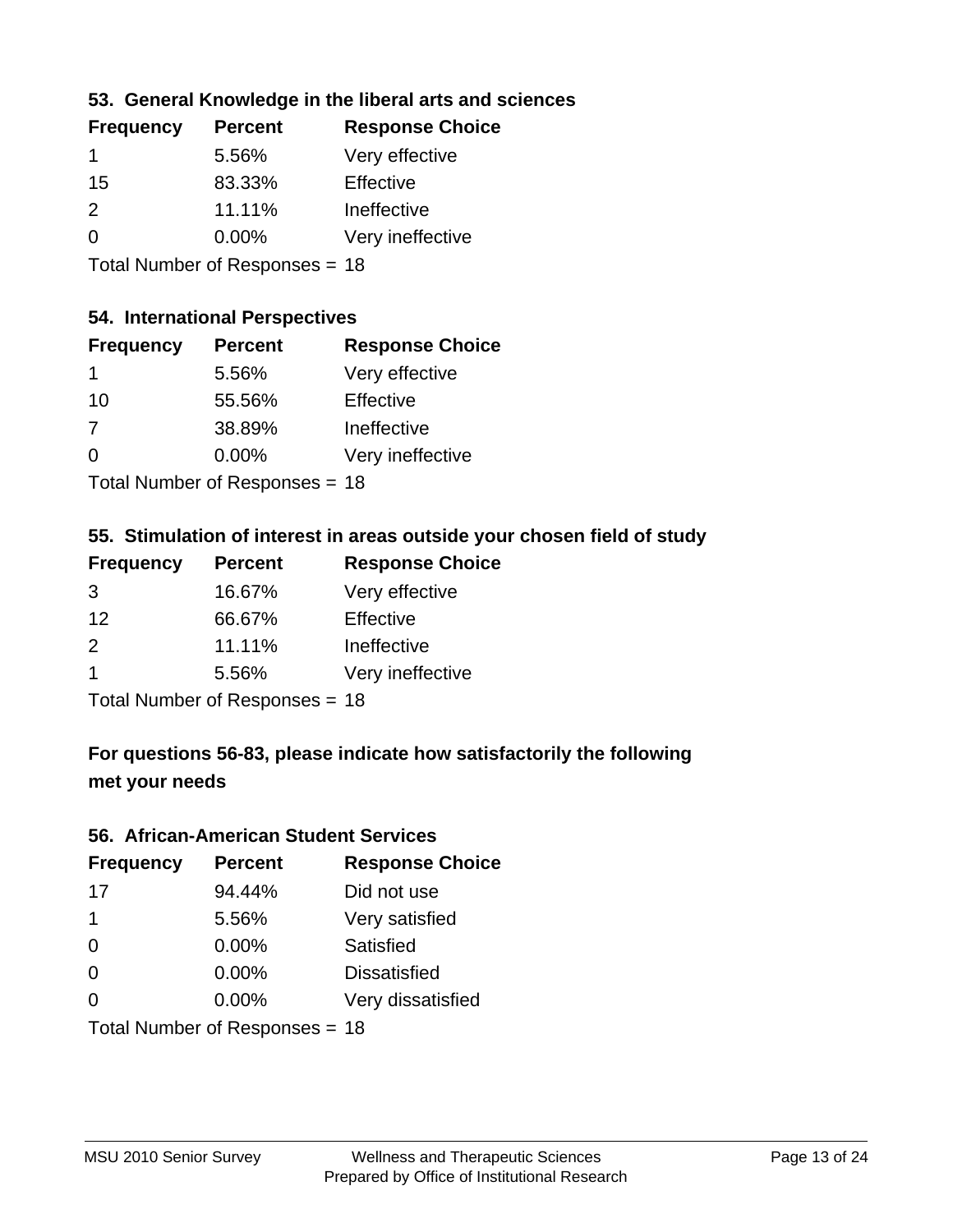### **57. Career Services Office**

| <b>Frequency</b> | <b>Percent</b> | <b>Response Choice</b> |
|------------------|----------------|------------------------|
| 8                | 44.44%         | Did not use            |
| 3                | 16.67%         | Very satisfied         |
| 6                | 33.33%         | Satisfied              |
|                  | 5.56%          | <b>Dissatisfied</b>    |
|                  | $0.00\%$       | Very dissatisfied      |
|                  |                |                        |

Total Number of Responses = 18

## **58. Counseling and Testing Center**

| <b>Frequency</b>          | <b>Percent</b> | <b>Response Choice</b> |
|---------------------------|----------------|------------------------|
| 10                        | 55.56%         | Did not use            |
| 4                         | 22.22%         | Very satisfied         |
| $\overline{4}$            | 22.22%         | Satisfied              |
| $\Omega$                  | 0.00%          | <b>Dissatisfied</b>    |
| ∩                         | $0.00\%$       | Very dissatisfied      |
| Total Number of Desponses |                |                        |

Total Number of Responses = 18

### **59. Cultural programming and activities**

| <b>Frequency</b> | <b>Percent</b>                 | <b>Response Choice</b> |
|------------------|--------------------------------|------------------------|
| 15               | 83.33%                         | Did not use            |
| $\Omega$         | 0.00%                          | Very satisfied         |
| 3                | 16.67%                         | Satisfied              |
| $\Omega$         | $0.00\%$                       | <b>Dissatisfied</b>    |
| $\Omega$         | $0.00\%$                       | Very dissatisfied      |
|                  | Total Number of Poenances - 18 |                        |

I otal Number of Responses = 18

### **60. E-study courses**

| <b>Frequency</b> | <b>Percent</b>                 | <b>Response Choice</b> |
|------------------|--------------------------------|------------------------|
| 10               | 55.56%                         | Did not use            |
| 3                | 16.67%                         | Very satisfied         |
| 3                | 16.67%                         | Satisfied              |
| 2                | 11.11%                         | <b>Dissatisfied</b>    |
| $\Omega$         | 0.00%                          | Very dissatisfied      |
|                  | Total Number of Responses = 18 |                        |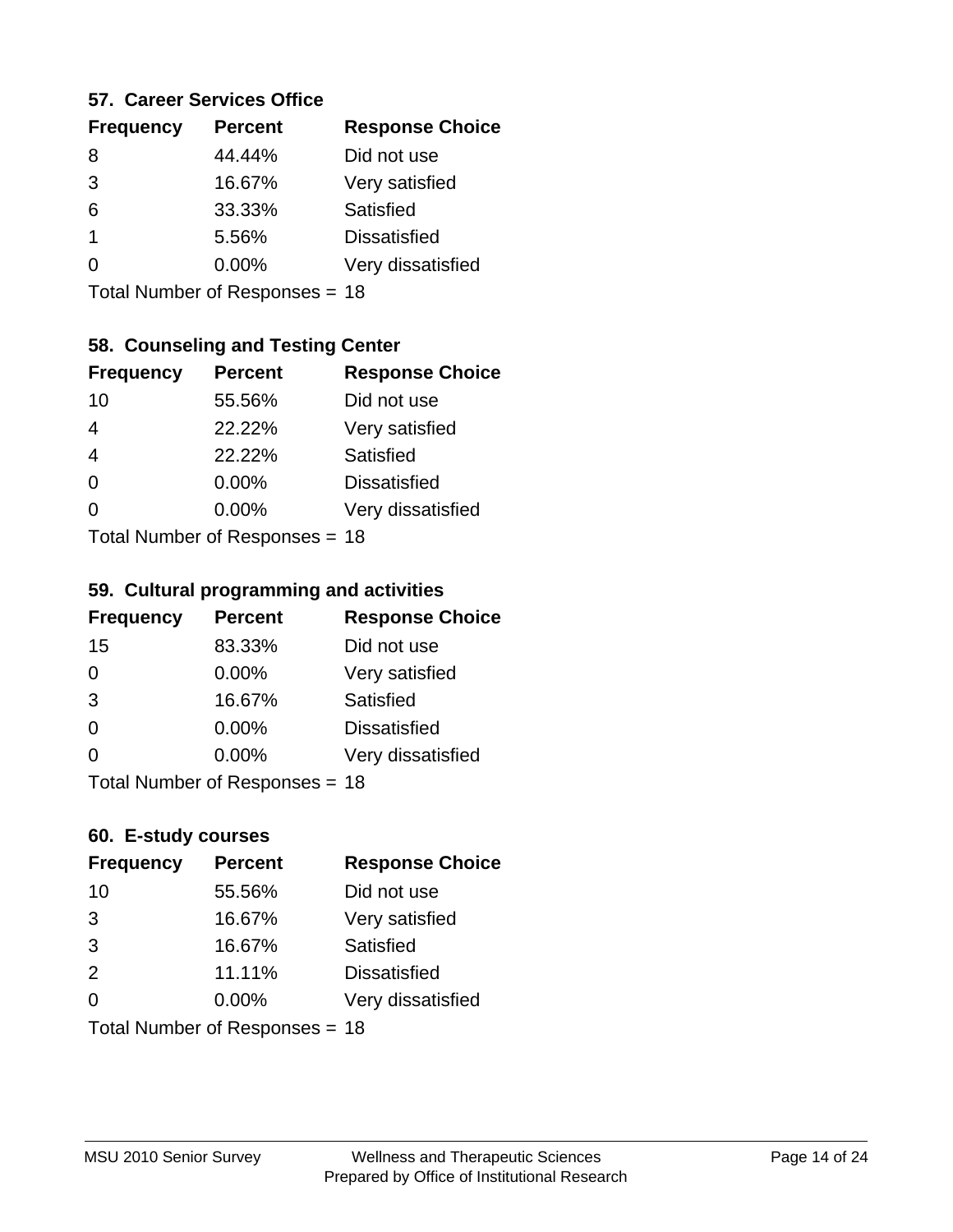### **61. Food Services**

| <b>Percent</b> | <b>Response Choice</b> |
|----------------|------------------------|
| 22.22%         | Did not use            |
| 22.22%         | Very satisfied         |
| 44.44%         | Satisfied              |
| 5.56%          | <b>Dissatisfied</b>    |
| 5.56%          | Very dissatisfied      |
|                |                        |

Total Number of Responses = 18

## **62. Greek life and activities**

| <b>Frequency</b> | <b>Percent</b>                 | <b>Response Choice</b> |
|------------------|--------------------------------|------------------------|
| 8                | 44.44%                         | Did not use            |
| 8                | 44.44%                         | Very satisfied         |
| 1                | 5.56%                          | Satisfied              |
| 1                | 5.56%                          | <b>Dissatisfied</b>    |
| 0                | $0.00\%$                       | Very dissatisfied      |
|                  | Total Number of Responses = 18 |                        |

#### **63. Health Services**

| <b>Frequency</b> | <b>Percent</b>            | <b>Response Choice</b> |
|------------------|---------------------------|------------------------|
| 6                | 33.33%                    | Did not use            |
| 6                | 33.33%                    | Very satisfied         |
| 6                | 33.33%                    | Satisfied              |
| $\Omega$         | $0.00\%$                  | <b>Dissatisfied</b>    |
| $\Omega$         | $0.00\%$                  | Very dissatisfied      |
|                  | Total Number of Desponses |                        |

Total Number of Responses = 18

## **64. Honor Societies/Departmental Clubs/Special Interest Organizations**

| <b>Frequency</b> | <b>Percent</b>                 | <b>Response Choice</b> |
|------------------|--------------------------------|------------------------|
| 8                | 44.44%                         | Did not use            |
| 6                | 33.33%                         | Very satisfied         |
| $\overline{4}$   | 22.22%                         | Satisfied              |
| $\Omega$         | $0.00\%$                       | <b>Dissatisfied</b>    |
| $\Omega$         | 0.00%                          | Very dissatisfied      |
|                  | Total Number of Responses = 18 |                        |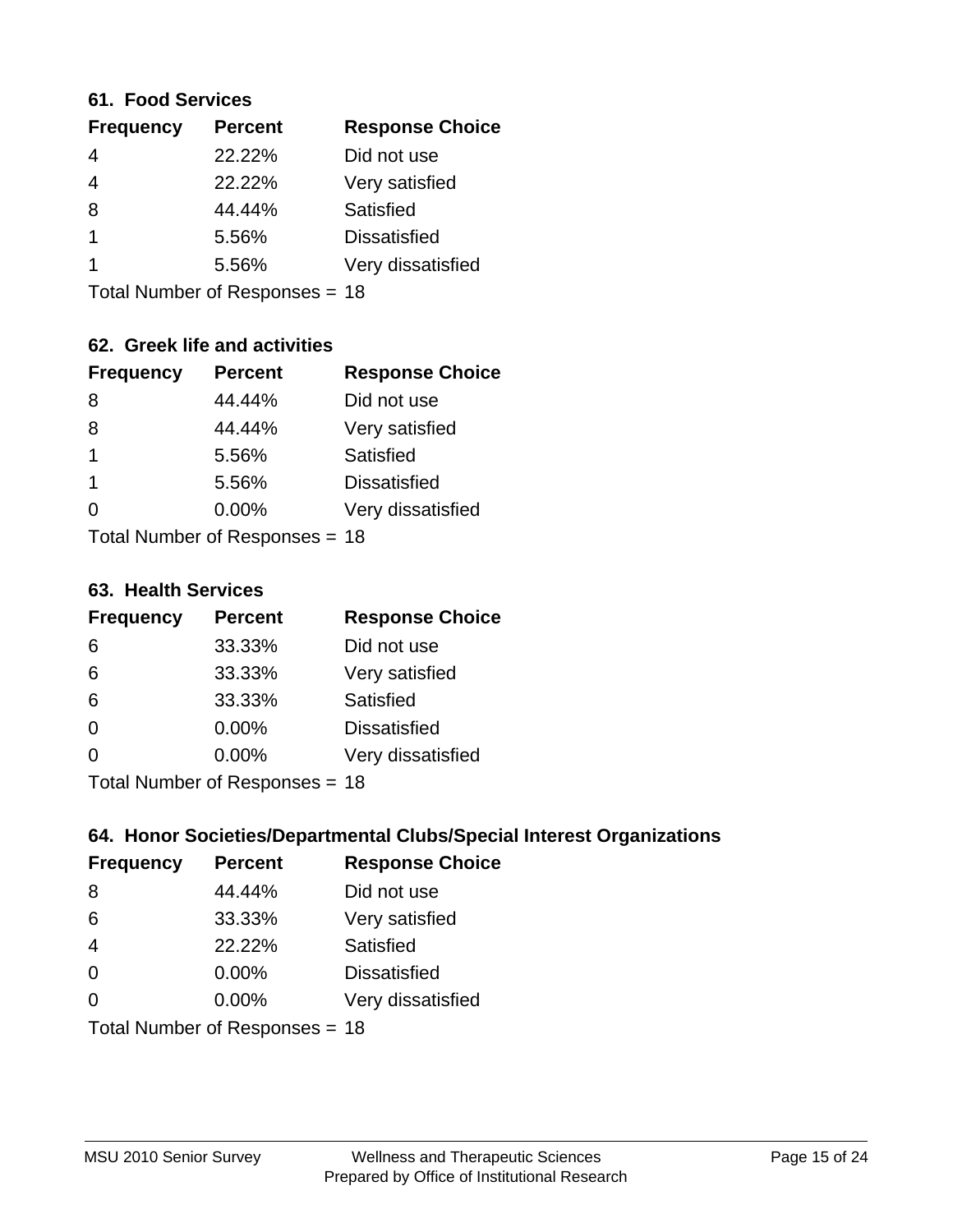### **65. International Programs and activities**

| <b>Frequency</b> | <b>Percent</b> | <b>Response Choice</b> |
|------------------|----------------|------------------------|
| 14               | 77.78%         | Did not use            |
| 0                | 0.00%          | Very satisfied         |
|                  | 22.22%         | Satisfied              |
| O                | $0.00\%$       | <b>Dissatisfied</b>    |
|                  | $0.00\%$       | Very dissatisfied      |
|                  |                |                        |

Total Number of Responses = 18

## **66. International student support services**

| <b>Frequency</b> | <b>Percent</b>            | <b>Response Choice</b> |
|------------------|---------------------------|------------------------|
| 18               | 100.00%                   | Did not use            |
| $\Omega$         | 0.00%                     | Very satisfied         |
| $\Omega$         | $0.00\%$                  | Satisfied              |
| $\Omega$         | 0.00%                     | <b>Dissatisfied</b>    |
| 0                | 0.00%                     | Very dissatisfied      |
|                  | Total Number of Desponses |                        |

Total Number of Responses = 18

### **67. Intramural Sports and Recreation**

| <b>Frequency</b> | <b>Percent</b>               | <b>Response Choice</b> |
|------------------|------------------------------|------------------------|
| 8                | 44.44%                       | Did not use            |
| 7                | 38.89%                       | Very satisfied         |
| 2                | 11.11%                       | Satisfied              |
| $\Omega$         | 0.00%                        | <b>Dissatisfied</b>    |
| -1               | 5.56%                        | Very dissatisfied      |
|                  | $Total Number of Denonce 49$ |                        |

Total Number of Responses = 18

## **68. Lowry Center/Community College**

| <b>Frequency</b>        | <b>Percent</b>                 | <b>Response Choice</b> |
|-------------------------|--------------------------------|------------------------|
| 13                      | 72.22%                         | Did not use            |
| 3                       | 16.67%                         | Very satisfied         |
| $\mathbf 1$             | 5.56%                          | Satisfied              |
| $\overline{\mathbf{1}}$ | 5.56%                          | <b>Dissatisfied</b>    |
| ∩                       | $0.00\%$                       | Very dissatisfied      |
|                         | Total Number of Responses = 18 |                        |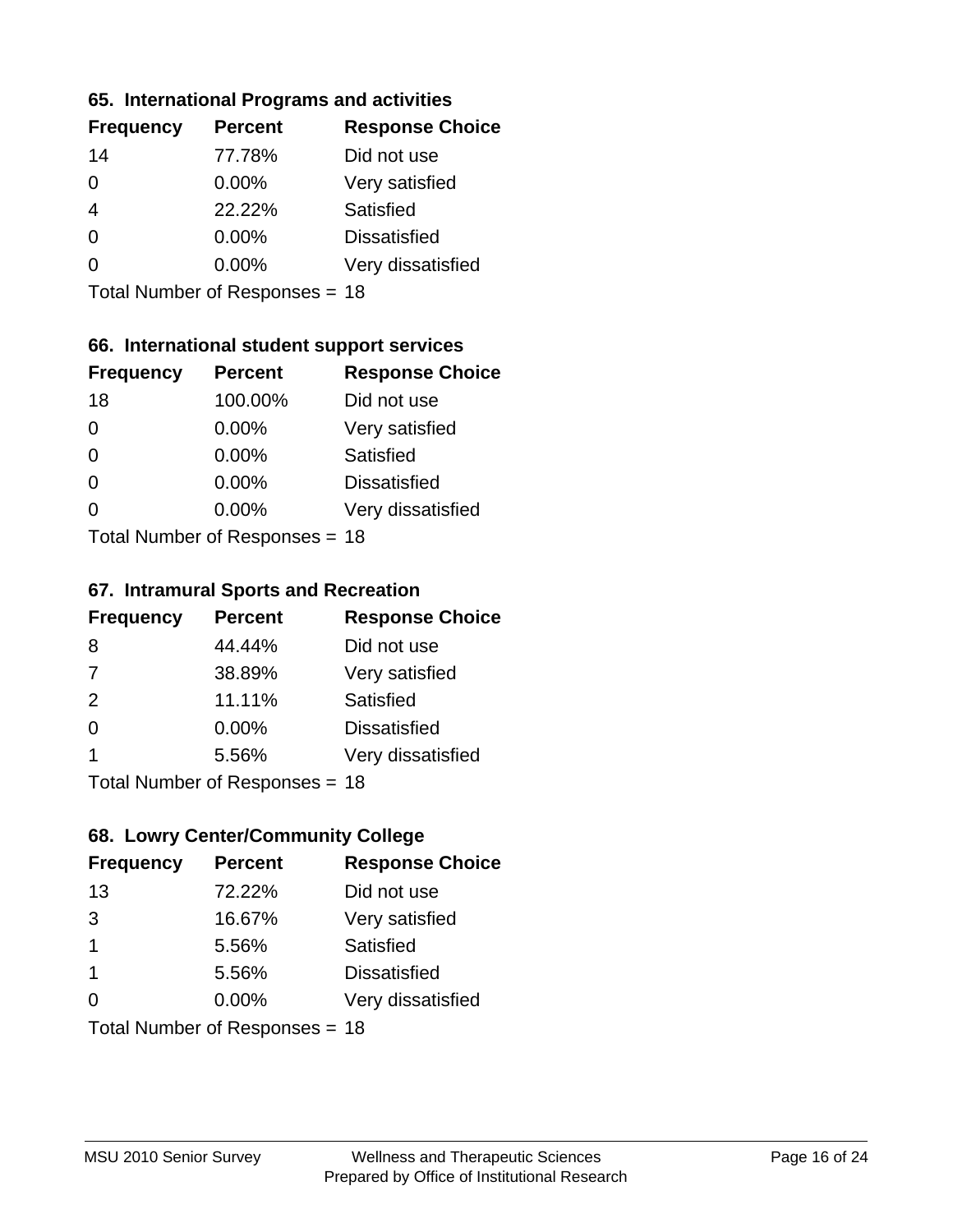## **69. Library**

| <b>Frequency</b> | <b>Percent</b> | <b>Response Choice</b> |
|------------------|----------------|------------------------|
| 1                | 5.56%          | Did not use            |
| 8                | 44.44%         | Very satisfied         |
| 6                | 33.33%         | Satisfied              |
| $\mathcal{P}$    | 11.11%         | <b>Dissatisfied</b>    |
| 1                | 5.56%          | Very dissatisfied      |
|                  |                |                        |

Total Number of Responses = 18

## **70. MAP Report**

| <b>Frequency</b> | <b>Percent</b>                 | <b>Response Choice</b> |
|------------------|--------------------------------|------------------------|
| 2                | 11.11%                         | Did not use            |
| 7                | 38.89%                         | Very satisfied         |
| 6                | 33.33%                         | Satisfied              |
| 3                | 16.67%                         | <b>Dissatisfied</b>    |
| 0                | $0.00\%$                       | Very dissatisfied      |
|                  | Total Number of Responses = 18 |                        |

### **71. MSU Web site**

| <b>Frequency</b> | <b>Percent</b>                 | <b>Response Choice</b> |
|------------------|--------------------------------|------------------------|
| -1               | 5.56%                          | Did not use            |
| 9                | 50.00%                         | Very satisfied         |
| 8                | 44.44%                         | Satisfied              |
| $\Omega$         | 0.00%                          | <b>Dissatisfied</b>    |
| $\Omega$         | 0.00%                          | Very dissatisfied      |
|                  | Total Number of Responses = 18 |                        |

## **72. NCAA Sports**

| <b>Frequency</b> | <b>Percent</b>                 | <b>Response Choice</b> |
|------------------|--------------------------------|------------------------|
| 6                | 33.33%                         | Did not use            |
| 3                | 16.67%                         | Very satisfied         |
| 7                | 38.89%                         | <b>Satisfied</b>       |
| 2                | 11.11%                         | <b>Dissatisfied</b>    |
| $\Omega$         | $0.00\%$                       | Very dissatisfied      |
|                  | Total Number of Responses = 18 |                        |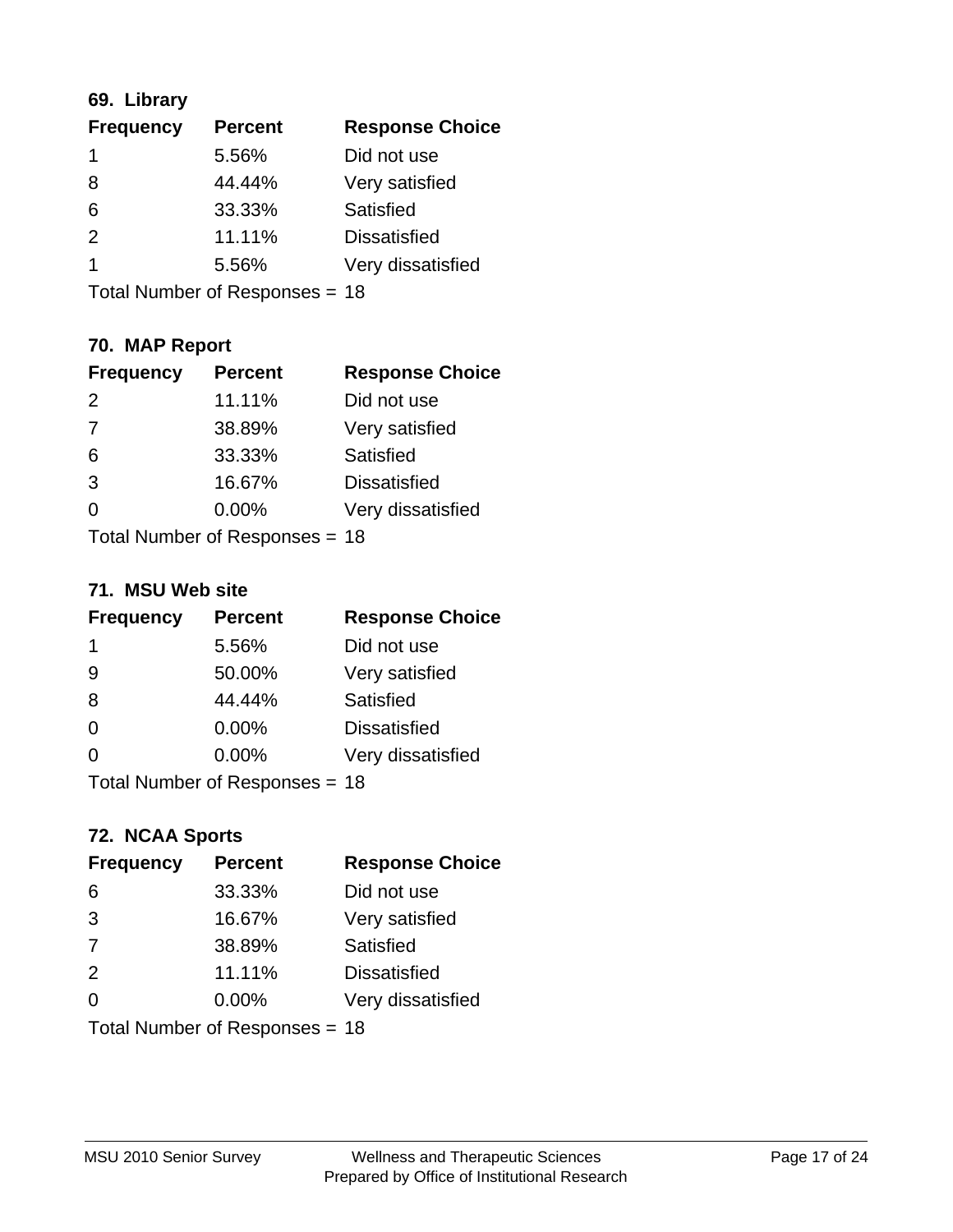## **73. Online courses that are not e-study**

| <b>Frequency</b> | <b>Percent</b> | <b>Response Choice</b> |
|------------------|----------------|------------------------|
| 15               | 83.33%         | Did not use            |
| 0                | $0.00\%$       | Very satisfied         |
| 3                | 16.67%         | Satisfied              |
| 0                | $0.00\%$       | <b>Dissatisfied</b>    |
|                  | $0.00\%$       | Very dissatisfied      |
|                  |                |                        |

Total Number of Responses = 18

## **74. Racer Touch Registration**

| <b>Frequency</b> | <b>Percent</b>              | <b>Response Choice</b> |
|------------------|-----------------------------|------------------------|
| $\Omega$         | 0.00%                       | Did not use            |
| $\overline{4}$   | 22.22%                      | Very satisfied         |
| -9               | 50.00%                      | Satisfied              |
| 4                | 22.22%                      | <b>Dissatisfied</b>    |
| 1                | 5.56%                       | Very dissatisfied      |
|                  | Total Number of Despenses - |                        |

Total Number of Responses = 18

### **75. Residential College programming and activities**

| <b>Frequency</b> | <b>Percent</b>             | <b>Response Choice</b> |
|------------------|----------------------------|------------------------|
| 7                | 38.89%                     | Did not use            |
| 3                | 16.67%                     | Very satisfied         |
| 6                | 33.33%                     | Satisfied              |
| 2                | 11.11%                     | <b>Dissatisfied</b>    |
| $\Omega$         | 0.00%                      | Very dissatisfied      |
|                  | Total Number of Desperance |                        |

Total Number of Responses = 18

### **76. Scholarships/grants/student employment**

| <b>Frequency</b> | <b>Percent</b>                 | <b>Response Choice</b> |
|------------------|--------------------------------|------------------------|
| $\mathcal{P}$    | 11.11%                         | Did not use            |
| 10               | 55.56%                         | Very satisfied         |
| 6                | 33.33%                         | Satisfied              |
| $\Omega$         | 0.00%                          | <b>Dissatisfied</b>    |
| $\Omega$         | $0.00\%$                       | Very dissatisfied      |
|                  | Total Number of Responses = 18 |                        |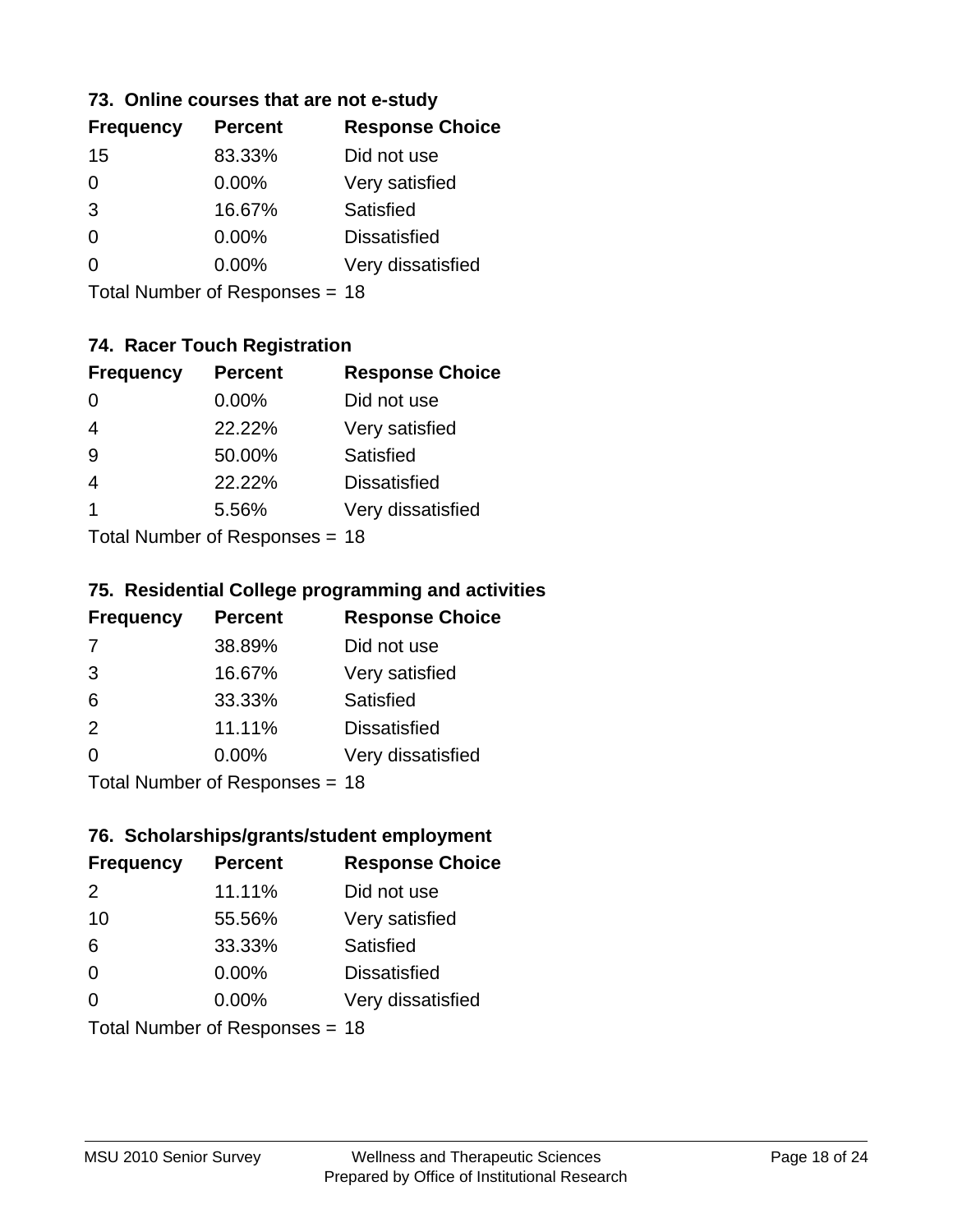### **77. Security Services**

| <b>Frequency</b> | <b>Percent</b> | <b>Response Choice</b> |
|------------------|----------------|------------------------|
| 8                | 44.44%         | Did not use            |
| $\mathcal{P}$    | 11.11%         | Very satisfied         |
| 8                | 44.44%         | Satisfied              |
| $\Omega$         | 0.00%          | <b>Dissatisfied</b>    |
| 0                | $0.00\%$       | Very dissatisfied      |
|                  |                |                        |

Total Number of Responses = 18

## **78. Services for non-traditional students**

| <b>Frequency</b>          | <b>Percent</b> | <b>Response Choice</b> |
|---------------------------|----------------|------------------------|
| 18                        | 100.00%        | Did not use            |
| 0                         | 0.00%          | Very satisfied         |
| $\Omega$                  | $0.00\%$       | <b>Satisfied</b>       |
| $\Omega$                  | 0.00%          | <b>Dissatisfied</b>    |
| 0                         | 0.00%          | Very dissatisfied      |
| Total Number of Deconoped |                |                        |

Total Number of Responses = 18

## **79. Student Support Services (Trio)**

| <b>Frequency</b> | <b>Percent</b>               | <b>Response Choice</b> |
|------------------|------------------------------|------------------------|
| 16               | 88.89%                       | Did not use            |
| 1                | 5.56%                        | Very satisfied         |
| -1               | 5.56%                        | Satisfied              |
| $\Omega$         | 0.00%                        | <b>Dissatisfied</b>    |
| $\Omega$         | 0.00%                        | Very dissatisfied      |
|                  | $Total Number of Denonce 49$ |                        |

I otal Number of Responses = 18

## **80. Student PIN System**

| <b>Frequency</b> | <b>Percent</b>                 | <b>Response Choice</b> |
|------------------|--------------------------------|------------------------|
| $\Omega$         | 0.00%                          | Did not use            |
| 8                | 44.44%                         | Very satisfied         |
| 8                | 44.44%                         | Satisfied              |
| 2                | 11.11%                         | <b>Dissatisfied</b>    |
| $\Omega$         | $0.00\%$                       | Very dissatisfied      |
|                  | Total Number of Responses = 18 |                        |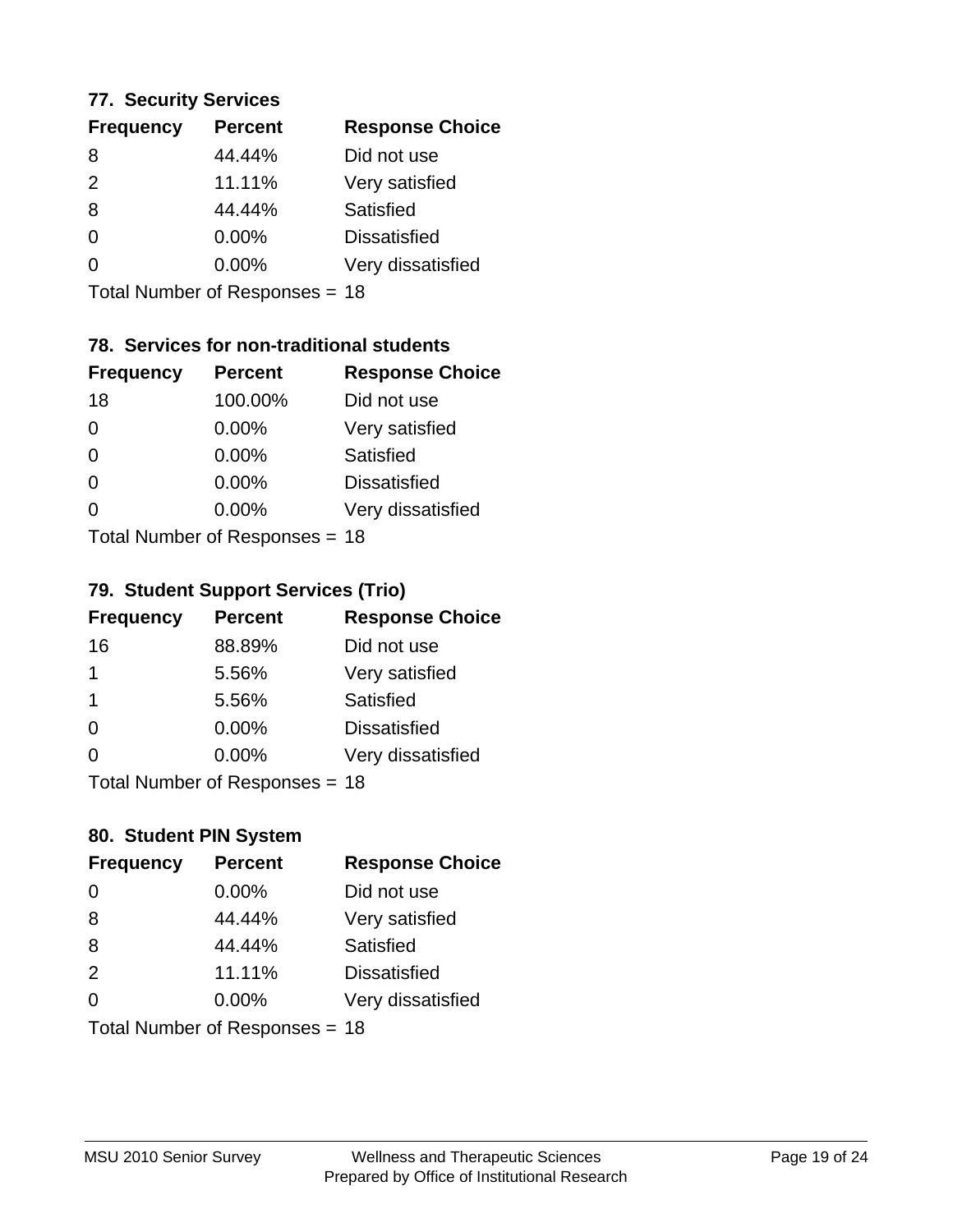## **81. Student Records/Transcript Services**

| <b>Frequency</b> | <b>Percent</b> | <b>Response Choice</b> |
|------------------|----------------|------------------------|
| $\mathcal{P}$    | 11.11%         | Did not use            |
| 5                | 27.78%         | Very satisfied         |
| 10               | 55.56%         | Satisfied              |
|                  | 5.56%          | <b>Dissatisfied</b>    |
| ∩                | 0.00%          | Very dissatisfied      |

Total Number of Responses = 18

## **82. Computer and Internet access for study and research needs**

| <b>Frequency</b> | <b>Percent</b>             | <b>Response Choice</b> |
|------------------|----------------------------|------------------------|
| $\mathcal{P}$    | 11.11%                     | Did not use            |
| 7                | 38.89%                     | Very satisfied         |
| 8                | 44.44%                     | Satisfied              |
| $\Omega$         | 0.00%                      | <b>Dissatisfied</b>    |
| 1                | 5.56%                      | Very dissatisfied      |
|                  | Tatal Number of Desperance |                        |

Total Number of Responses = 18

### **83. Women's Center**

| <b>Frequency</b> | <b>Percent</b>            | <b>Response Choice</b> |
|------------------|---------------------------|------------------------|
| 14               | 77.78%                    | Did not use            |
| 3                | 16.67%                    | Very satisfied         |
| $\Omega$         | 0.00%                     | Satisfied              |
| -1               | 5.56%                     | <b>Dissatisfied</b>    |
| $\Omega$         | 0.00%                     | Very dissatisfied      |
|                  | Total Number of Deepersee |                        |

Total Number of Responses = 18

## **84. To what extent did you participate in Residential College activities?**

| <b>Frequency</b> | <b>Percent</b>               | <b>Response Choice</b> |
|------------------|------------------------------|------------------------|
| -7               | 38.89%                       | Did not participate    |
| 3                | 16.67%                       | Frequently             |
| 2                | 11.11%                       | Occasionally           |
| 6                | 33.33%                       | Seldom                 |
|                  | $\tau$ . The state of $\sim$ |                        |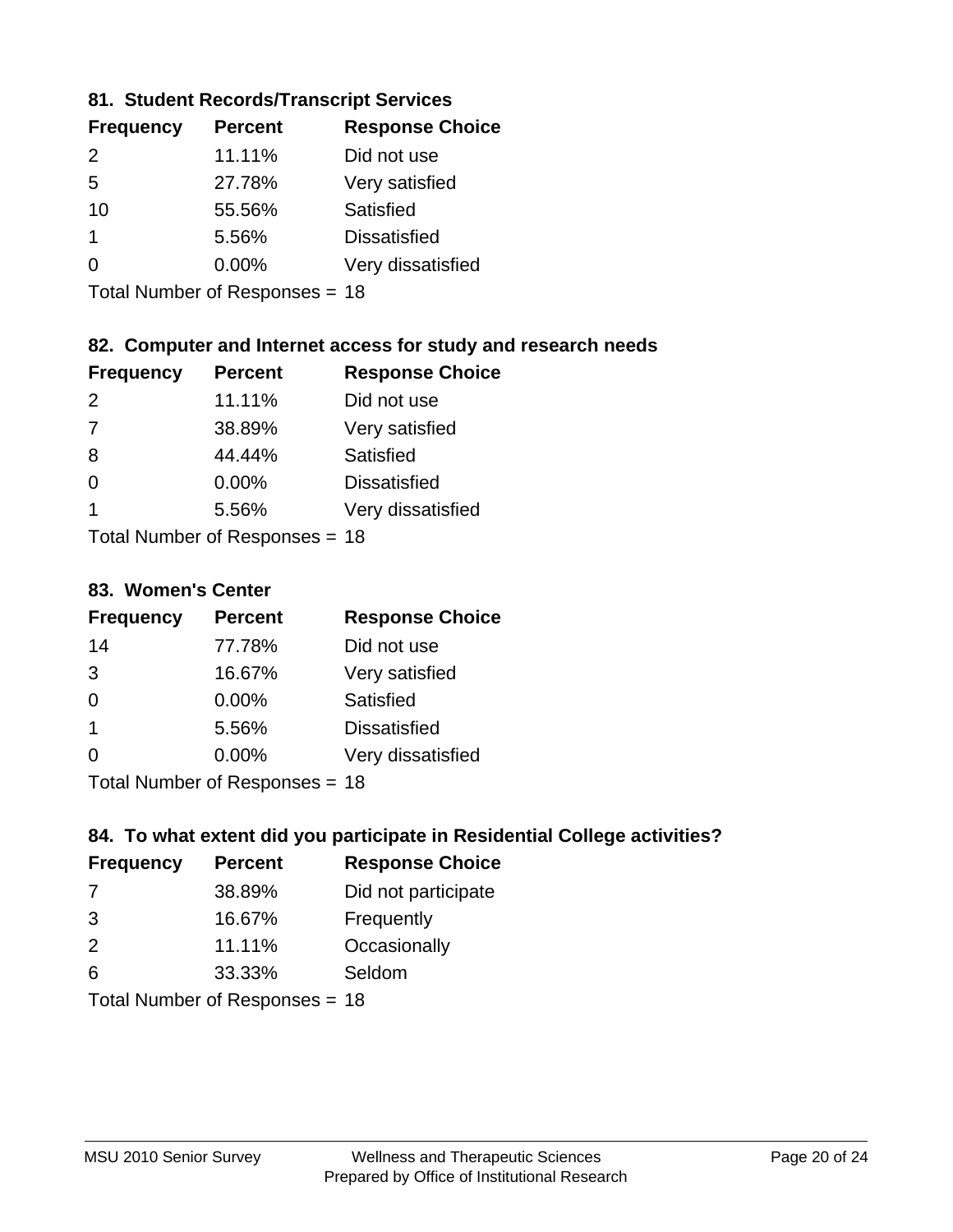| <b>Frequency</b> | <b>Percent</b> | <b>Response Choice</b>                 |
|------------------|----------------|----------------------------------------|
| -4               | 22.22%         | Not familiar with Residential Colleges |
| 3                | 16.67%         | Very positive                          |
| 8                | 44.44%         | Positive                               |
| 3                | 16.67%         | <b>Negative</b>                        |
| -0               | $0.00\%$       | Very negative                          |
|                  |                |                                        |

## **85. Which phrase best describes your opinion of Residential Colleges?**

Total Number of Responses = 18

### **Questions 86-95**

**University Graduate." Please indicate how effective your MSU experience was in The University has formulated ten desired "Characteristics of the Murray State enhancing your abilities in each area.**

**86. Engage in mature, independent and creative thought and express that thought effectively in oral and written communication;**

| <b>Frequency</b> | <b>Percent</b> | <b>Response Choice</b> |
|------------------|----------------|------------------------|
| 4                | 22.22%         | Very effective         |
| 13               | 72.22%         | Effective              |
| 0                | 0.00%          | Ineffective            |
|                  | 5.56%          | Very ineffective       |
|                  |                |                        |

Total Number of Responses = 18

**87. Understand and apply the critical and scientific methodologies that** 

**academic disciplines employ to discover knowledge and ascertain its validity;**

| <b>Frequency</b> | <b>Percent</b> | <b>Response Choice</b> |
|------------------|----------------|------------------------|
| 3                | 16.67%         | Very effective         |
| 13               | 72.22%         | Effective              |
| $\mathcal{P}$    | 11.11%         | Ineffective            |
| $\Omega$         | 0.00%          | Very ineffective       |
|                  |                |                        |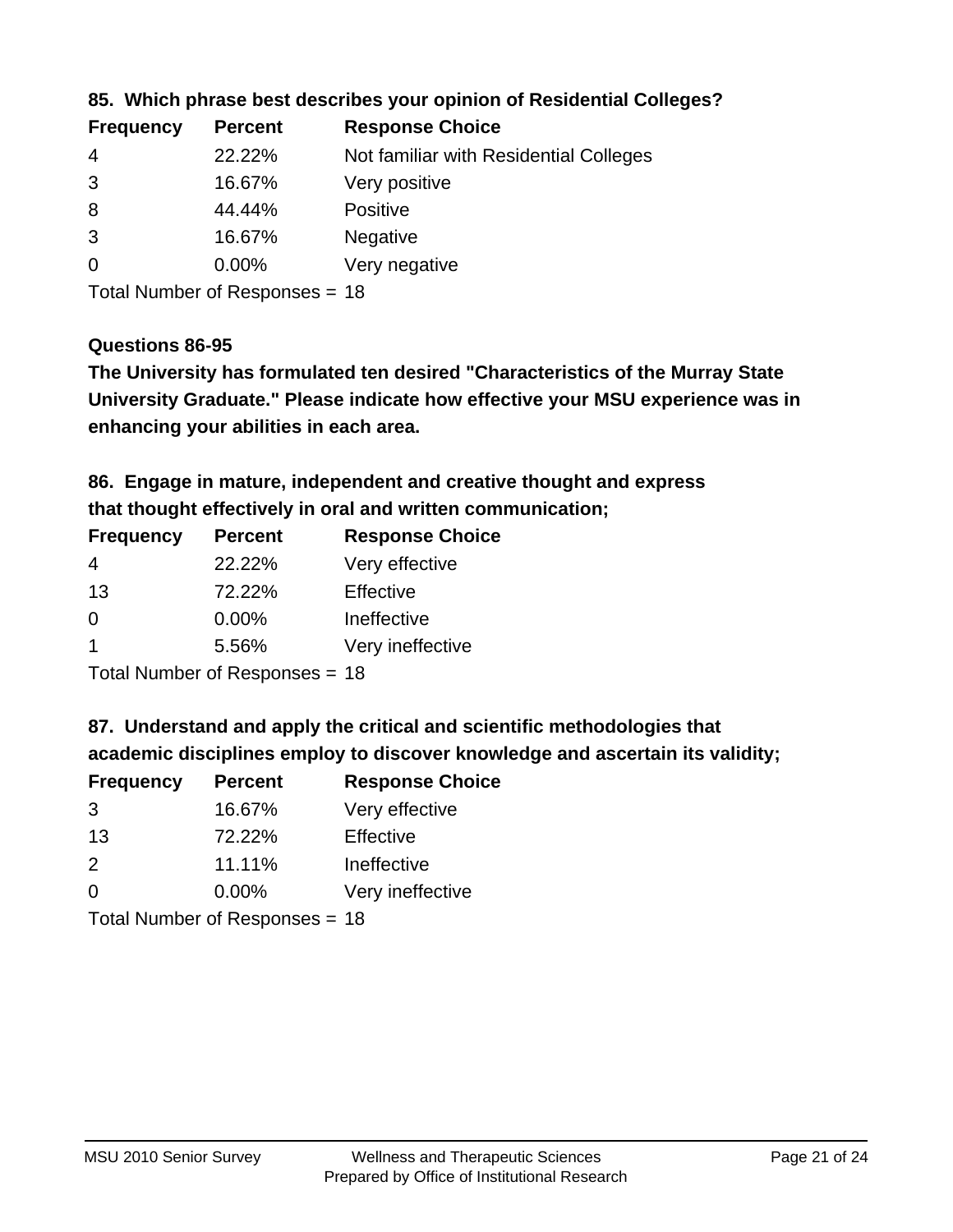# **88. Apply sound standards of information gathering, analysis and evaluation to reach logical decisions;**

| <b>Percent</b> | <b>Response Choice</b> |
|----------------|------------------------|
| 16.67%         | Very effective         |
| 77.78%         | Effective              |
| 5.56%          | Ineffective            |
| $0.00\%$       | Very ineffective       |
|                |                        |

Total Number of Responses = 18

# **89. Understand the roles and applications of science and technology in the solution of the problems of a changing world;**

| <b>Frequency</b>                         | <b>Percent</b> | <b>Response Choice</b> |
|------------------------------------------|----------------|------------------------|
| 3                                        | 16.67%         | Very effective         |
| 13                                       | 72.22%         | Effective              |
| $\mathcal{P}$                            | 11.11%         | Ineffective            |
| $\Omega$                                 | 0.00%          | Very ineffective       |
| $T$ at all Message and $D$ are a serious |                |                        |

Total Number of Responses = 18

# **90. Demonstrate a critical understanding of the world's historical, literary, philosophical, and artistic traditions;**

| <b>Frequency</b> | <b>Percent</b> | <b>Response Choice</b> |
|------------------|----------------|------------------------|
| 3                | 16.67%         | Very effective         |
| 12               | 66.67%         | Effective              |
| 3                | 16.67%         | Ineffective            |
| $\Omega$         | 0.00%          | Very ineffective       |
|                  |                |                        |

Total Number of Responses = 18

# **91. Understand the dynamics of cultural diversity, of competing economic and political systems, and of complex moral and ethical issues;**

| <b>Frequency</b>               | <b>Percent</b> | <b>Response Choice</b> |
|--------------------------------|----------------|------------------------|
| 3                              | 16.67%         | Very effective         |
| 11                             | 61.11%         | Effective              |
| $\overline{4}$                 | 22.22%         | Ineffective            |
| $\Omega$                       | $0.00\%$       | Very ineffective       |
| Total Number of Responses = 18 |                |                        |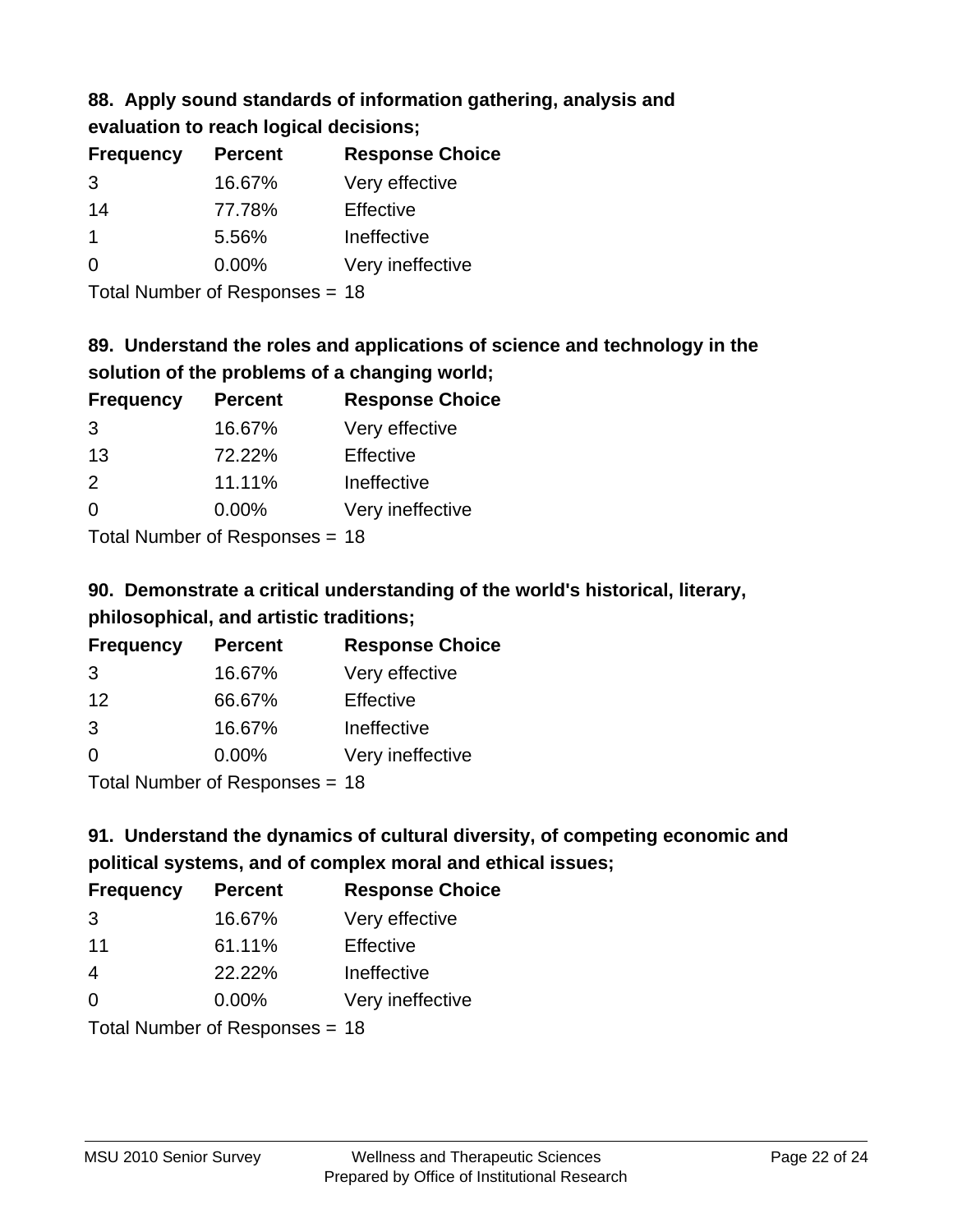## **92. Understand the nature of and engage in ethical behavior and**

**responsible citizenship;**

| <b>Frequency</b> | <b>Percent</b> | <b>Response Choice</b> |
|------------------|----------------|------------------------|
| 3                | 16.67%         | Very effective         |
| 14               | 77.78%         | Effective              |
|                  | 5.56%          | Ineffective            |
| $\Omega$         | $0.00\%$       | Very ineffective       |
|                  |                |                        |

Total Number of Responses = 18

# **93. Understand the importance of the behaviors necessary to maintain a healthy lifestyle;**

| <b>Frequency</b>             | <b>Percent</b> | <b>Response Choice</b> |
|------------------------------|----------------|------------------------|
| 7                            | 38.89%         | Very effective         |
| 10                           | 55.56%         | Effective              |
| $\Omega$                     | $0.00\%$       | Ineffective            |
|                              | 5.56%          | Very ineffective       |
| Tatal Manuel and Davis and a |                |                        |

Total Number of Responses = 18

## **94. Demonstrate mastery of a chosen field of study; and**

| <b>Frequency</b> | <b>Percent</b> | <b>Response Choice</b> |
|------------------|----------------|------------------------|
| 6                | 33.33%         | Very effective         |
| 10               | 55.56%         | Effective              |
|                  | 5.56%          | Ineffective            |
|                  | 5.56%          | Very ineffective       |
|                  |                |                        |

Total Number of Responses = 18

## **95. Value intellectual pursuit and continuous learning in a changing world.**

| <b>Frequency</b> | <b>Percent</b>                                                                                                                                                                                                                 | <b>Response Choice</b> |
|------------------|--------------------------------------------------------------------------------------------------------------------------------------------------------------------------------------------------------------------------------|------------------------|
| 4                | 22.22%                                                                                                                                                                                                                         | Very effective         |
| 13               | 72.22%                                                                                                                                                                                                                         | Effective              |
| 1                | 5.56%                                                                                                                                                                                                                          | Ineffective            |
| $\Omega$         | 0.00%                                                                                                                                                                                                                          | Very ineffective       |
|                  | The Little and the Little Communist Communist Communist Communist Communist Communist Communist Communist Communist Communist Communist Communist Communist Communist Communist Communist Communist Communist Communist Commun |                        |